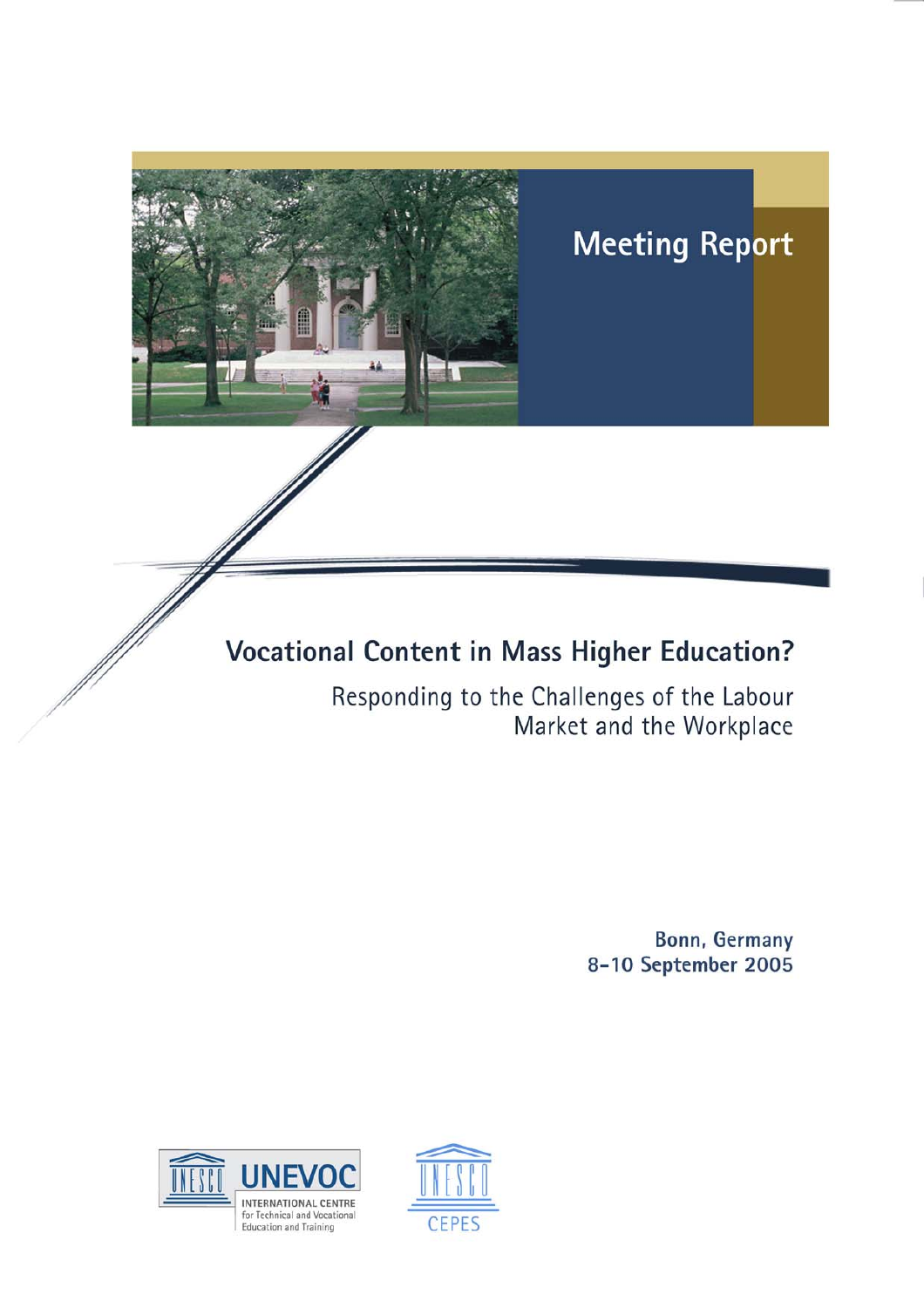#### **Vocational Content in Mass Higher Education? Responding to the challenges of the labour market and the workplace.** Summary report of the meeting.

UNESCO-UNEVOC International Centre for Technical and Vocational Education and Training Hermann-Ehlers Str. 10 53113 Bonn Germany Tel: [+49] (228) 8150100 Fax: [+49] (228) 8150199 info@unevoc.unesco.org www.unevoc.unesco.org

### UNESCO European Centre for Higher Education Stirbei Voda 39st, Bucharest, RO-010102 Romania www.cepes.ro June 2006

Report prepared by David Johnson, University of Oxford, UNESCO-UNEVOC International Centre for Technical and Vocational Education and Training, Bonn, Germany, and UNESCO European Centre for Higher Education, Bucharest, Romania.

cover photo © UNESCO All rights reserved © UNESCO 2006

The designations employed and the presentation of material throughout this publication do not imply the expression of any opinion whatsoever on the part of UNESCO concerning the legal status of any country, territory, city or area or of its authorities, or concerning its frontiers or boundaries.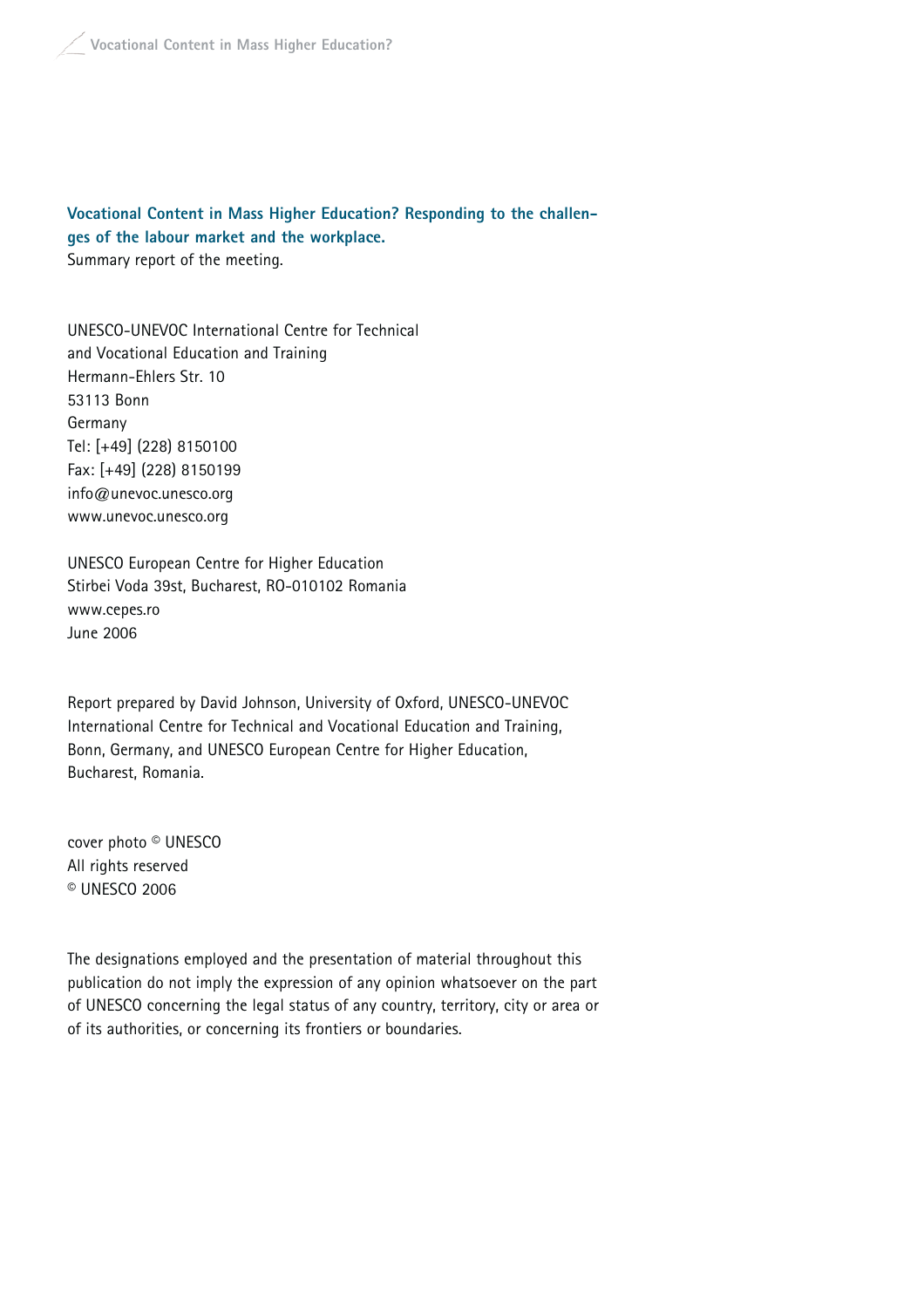#### **Table of Contents**

| Foreword                                                                                                                                                     | 1                 |
|--------------------------------------------------------------------------------------------------------------------------------------------------------------|-------------------|
| Summary                                                                                                                                                      | 2                 |
| Background to the seminar                                                                                                                                    | 4                 |
| Aims of the seminar                                                                                                                                          | 4                 |
| Proceedings                                                                                                                                                  | 6                 |
| Vocational content in mass higher education:                                                                                                                 |                   |
| International perspectives and policy trends                                                                                                                 | 6                 |
| Responding to rapidly changing labour markets through new forms<br>of knowledge production: Organisational and epistemological shifts<br>in higher education | $\overline{7}$    |
| Knowledge producing partnership and collaborative ventures<br>between the academy and industry                                                               | 8                 |
| <b>Conclusions</b>                                                                                                                                           | 11                |
| Annexes:                                                                                                                                                     |                   |
| I: Programme for the Meeting                                                                                                                                 | $12 \overline{ }$ |
| II: List of Participants                                                                                                                                     | 15                |
| III: Evaluation                                                                                                                                              | 22                |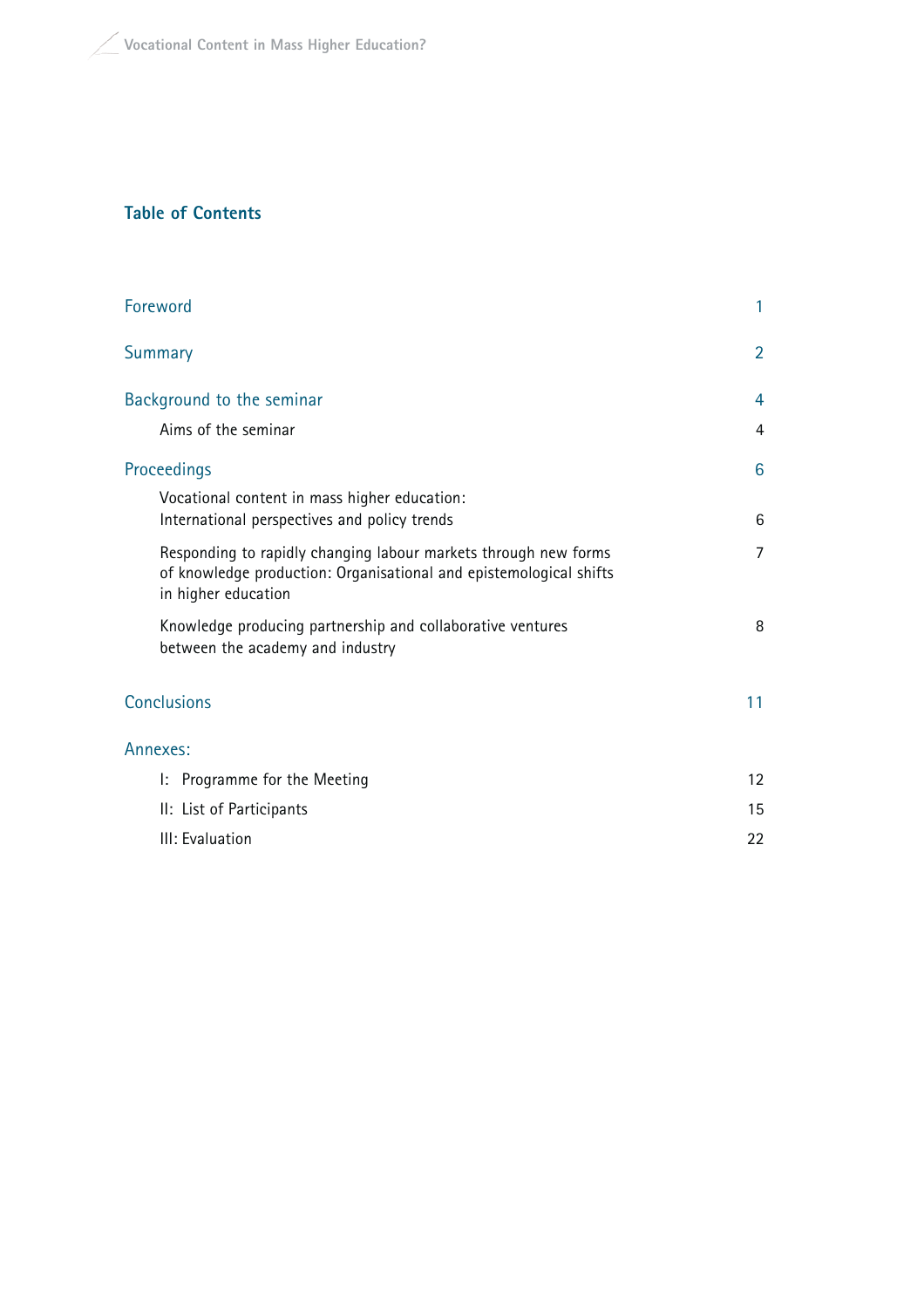## **Foreword**

Enhancing the employability of graduates should be the key task for higher education. But what does employability mean in this context: the direct preparation of students for a certain occupation, or rather to assist students to acquire the social, intellectual and personal skills that equip them to find their place in a rapidly changing, globalised labour market? Or is it a balanced combination of both?

"[…] being able to think, being able to learn particular skills to do a job - particular intellectual skills and to know what you are doing: this is the key. In terms of the dynamism of the job market, the fact that you are a thinking, reflective person is the most important thing."

(From the opening speech of Mr Peter Smith, Assistant Director-General for Education of UNESCO)

In today's societies, a university degree is no longer a guarantee for obtaining a well qualified, life-time job. The programmes offered by mass higher education institutions often do not meet the demands of the labour market, and often inadequately prepare graduates for the world of work beyond academia.

Is "vocationalisation" the solution for this dilemma, and the way forward to create a link between the supply side of the universities and the demand side of the economies?

To examine these questions and to suggest innovative approaches for those institutional and national decision-makers who are considering establishing or broadening the vocational orientation of their academic programmes, the UNESCO-UNEVOC International Centre for Technical and Vocational Education and Training (UNESCO-UNEVOC) and the UNESCO European Centre for Higher Education (UNESCO-CEPES) jointly organised, in cooperation with the Centre for Comparative and International Education, University of Oxford, an international seminar on "Vocational Content in Mass Higher Education? Responses to the Challenges of the Labour Market and the Workplace." Approximately forty experts from a broad cross-section of countries came to Bonn, Germany, from 8 to 10 September 2005, to discuss the nature of vocational content in higher education and evaluate its purpose. This is the final report of that seminar.

It is our hope that the outcomes of the seminar will foster greater discussion and dialogue among all stakeholders regarding this important matter. We also trust that it will facilitate the identification of concrete actions that lead to the improvement of graduate employability.

Our thanks go to all the speakers at the seminar, whose diverse contributions enriched and broadened our perception of vocationalism and higher education. Especially, we would like to thank the Assistant Director-General for Education of UNESCO, Mr Peter Smith, for his inspiring opening speech, and Dr David Johnson for providing the intellectual framework for the seminar.

The papers presented at the meeting can be downloaded from the website of UNESCO-UNEVOC at www.unevoc.unesco.org. It is also planned to revise the papers and commission some additional papers on the topic to be published by the Springer Academic Publishers in a book of readings on "Vocational content in mass higher education? Comparative and International Perspectives in response to the challenges of the labour market and the workplace." jointly edited by UNESCO-UNEVOC, UNESCO-CEPES and Centre for Comparative and International Education, University of Oxford.

Rupert Maclean and Jan Sadlak Director Director UNESCO-UNEVOC UNESCO-CEPES

Bonn, Germany Bucharest, Romania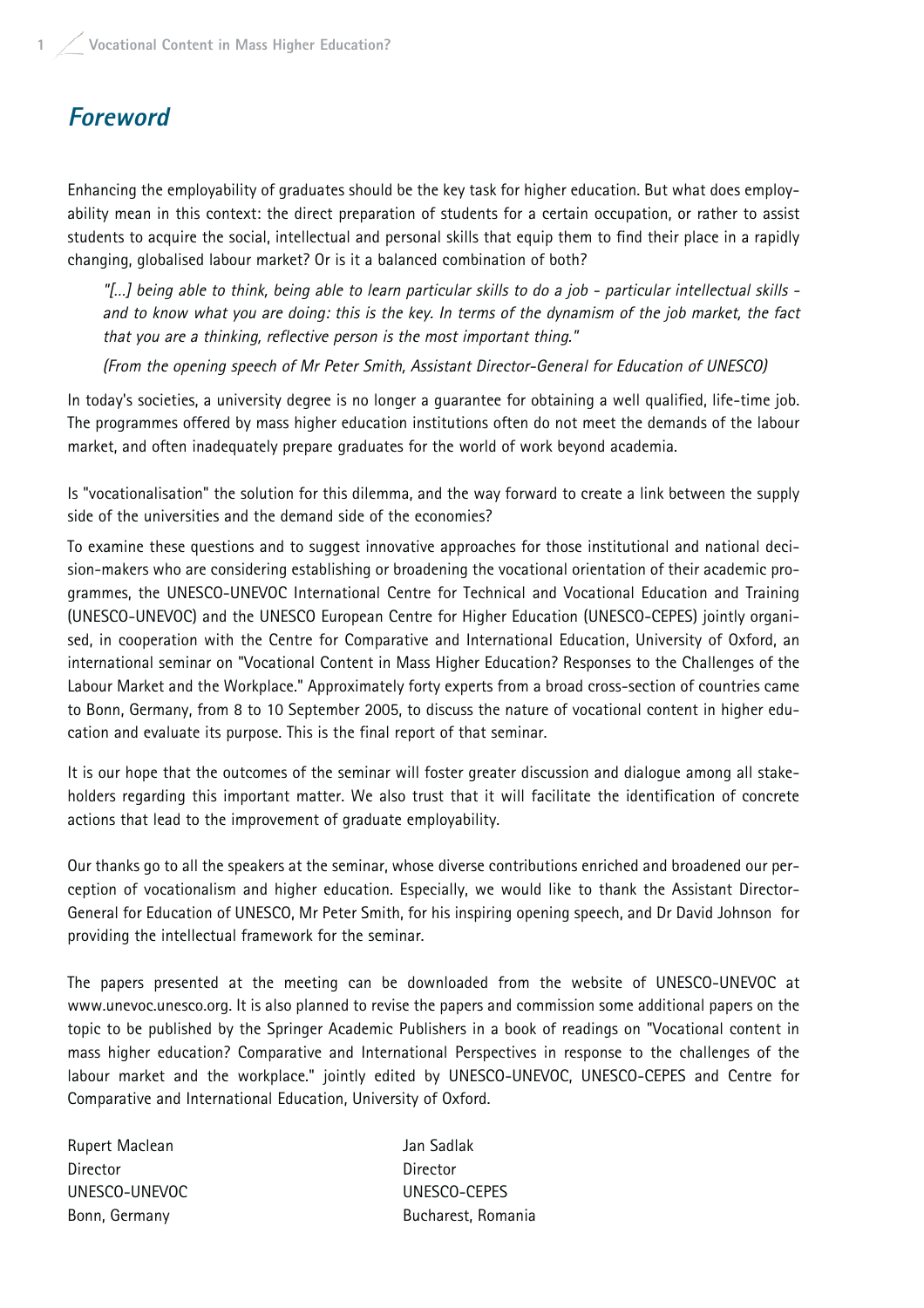# **Summary**

Higher education has always provided an important foundation in the training of various professions. Indeed, early universities were established for vocational purposes: to provide clerks for Royal Courts and to train priests, doctors and lawyers, and in some countries civil servants for what became increasingly bureaucratic nation states. Directly or indirectly "vocational content" has always been present even in the most academic of disciplines.

Today, in a rapidly changing and globalising economy, accompanied by a fast rise in new information technologies, there are increasing pressures on higher education systems all over the world to rethink knowledge production and learning. The last ten years or so have seen many efforts to reorganise universities and to realign the missions of mass expansion and 'new' vocationalism to meet the demands of the so-called globalised knowledge society. In some cases, major organisational and epistemological shifts in the forms of knowledge production and learning have occurred which have enormous implications for defining the role and mission of the university in modern day society and more important, new challenges for forging knowledge-producing partnerships between the academy and industry in a climate of increasing marketisation of higher education.

In Europe, emphasis is now being placed on learning outcomes and lifelong learning and their implications for degree structure, quality assurance, the European Credit Transfer System (ECTS), consistent with the objectives set within both the Bologna Process and the Copenhagen Declaration.

To date, there are few comprehensive studies that document these changes and which analyse the movement towards more vocational content in mass higher education and the associated implications and challenges of new forms of knowledge production, and new forms of knowledge-producing partnerships.

It is against this background that the seminar launched a wider 'project of enquiry' into vocationalism and mass higher education and the implications and challenges for both the academic sector and the labour sector. The project of enquiry is essentially the ongoing work of the organising partners and many questions arising from the seminar will be addressed in specific ways by these organisations over time. A broad view of what is involved was variously elaborated upon by Rupert Maclean, Director of UNESCO-UNEVOC, Jan Sadlak, Director, UNESCO-CEPES, and Mpenga Kabundi, Director, Skills and Employability Department, ILO, at the start of the seminar.

The main thrust of the seminar was aimed at contributing to the ongoing debate around vocational content in mass higher education and by all accounts, this was seen to be a timely intervention.

In the opening session, Peter Smith, UNESCO's Assistant Director-General for Education gave a keynote address on Workers as Learners/Learners as Workers: Why the Knowledge Society needs a Thinking Work Force and how to get there.

This was followed by a background paper by the Rapporteur-General, David Johnson, entitled: The knowledge economy and the 'new' vocationalism: international and national challenges for mass higher education.

Three themes were then explored in more depth. These were:

- > Vocational content in mass higher education: International perspectives and policy trends
- > Responding to rapidly changing labour markets through new forms of knowledge production: Organisational and epistemological shifts in higher education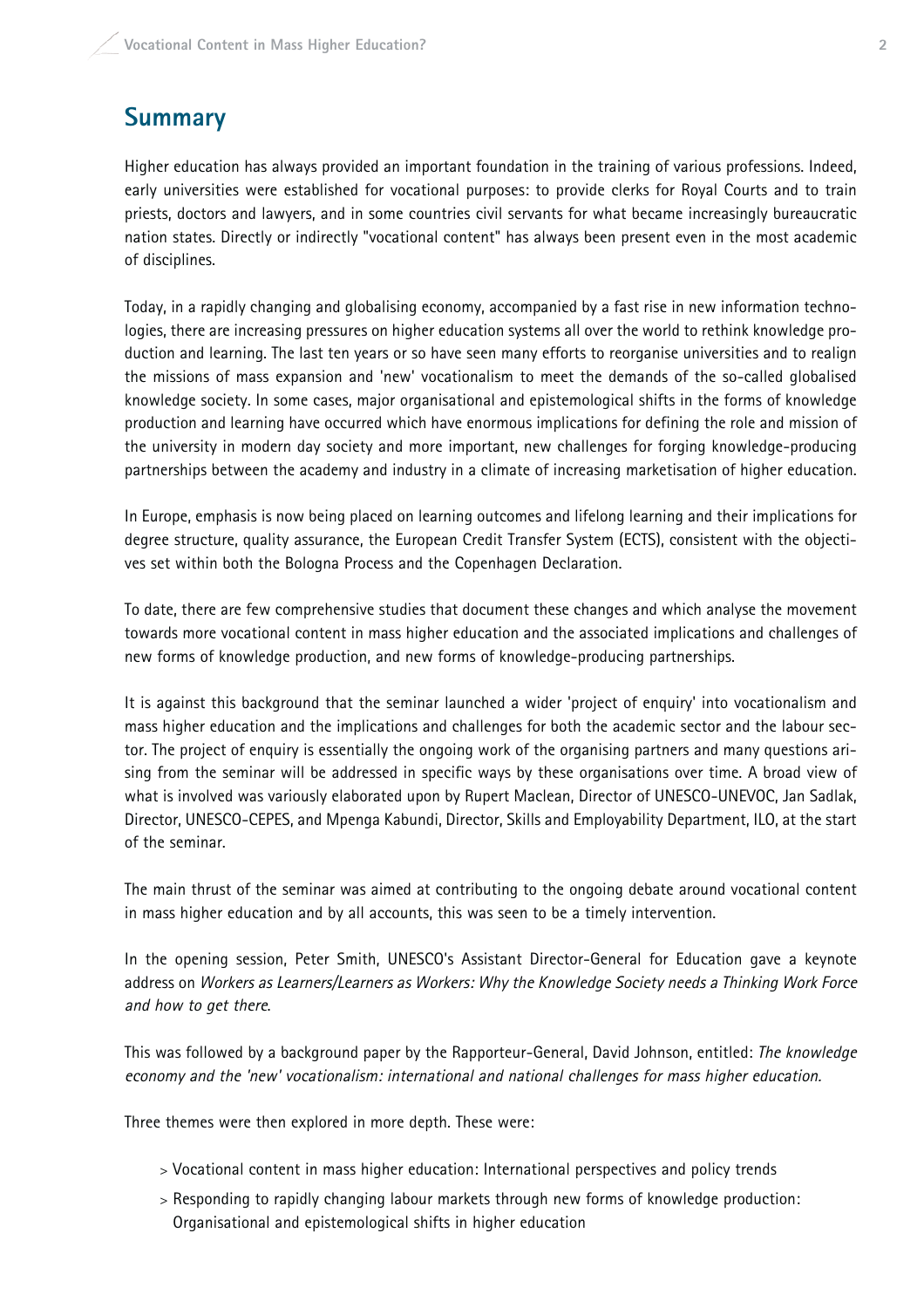> Knowledge producing partnerships and collaborative ventures between the academy and industry

Under the first theme Vocational content in mass higher education: International perspectives and policy trends four papers from different countries and regions of the world were considered. These were:

- > EU Policy Developments in HE and VET the merging of the two worlds (Dr Georg Hanf, Federal Institute of Vocational Education and Training (BIBB), Germany)
- > The Changing Status of Vocational Higher Education in Contemporary Japan and South Korea (Dr. Roger Goodman, St. Antony's College, University of Oxford, Dr. Terri Kim, Department of Education, School of Sport and Education, Brunel University, and Dr. Sachi Hatakenaka, Nissan Institute of Modern Japanese Studies, University of Oxford, UK)
- > Technology Education: Threats or opportunities for university technical and further education (TAFE) collaboration in Australia (Dr. Margarita Pavlova, Griffith University, Australia)
- > Vocational Content in Mass Higher Education: The Arab States Perspective (Dr. Munther W. Masri, National Center for Human Resources Development, Jordan).

Under the second theme Responding to rapidly changing labour markets through new forms of knowledge production: Organisational and epistemological shifts in higher education, questions about the nature of vocational content in mass higher education and the implications and challenges for the higher education sector, were raised. Issues such as internal organisation of institutions, staffing, ethics, the nature of learning and epistemology, financing and marketisation of universities were all discussed. Two papers were offered. These were:

- > Dialogues between Vocational Education and Training and Higher Education (Dr. Madlen Serban, National Centre for Vocational Education and Training, Ministry of Education and Research, Bucharest, Romania)
- > Vocationalism in Higher Education: A reflex on the stigmatisation of VET (Prof. Felix Rauner, University of Bremen).

Under the third theme Knowledge producing partnerships and collaborative ventures between the academy and industry, new emerging partnerships and questions about the nature of vocational content in mass higher education were explored. Issues included: Who decides the skills mix, how it is met and who pays? Four papers were offered. These were:

- > Changes of the Labour Market and the Consequences for Vocational Training in Universities (Prof. Peter Schulte, University of Applied Sciences, Gelsenkirchen)
- > "E-Learning and Corporate Competence in Higher Education" (Prof. Tapio Varis, University of Tampere, Finland)
- > Employability of Bachelor Graduates from Professional Higher Education Institutions (Dr. Roland Vermeesch, European Association of Institutions in Higher Education (EURASHE)
- > Building Human Resource Highways through Vocational Training (Dr. Man-Gon Park, Colombo Plan Staff College for Technician Education)

In the final session, the Rapporteur-General provided a summary of the issues discussed in the seminar, highlighted those questions that need further research and outlined a number of foci for further development.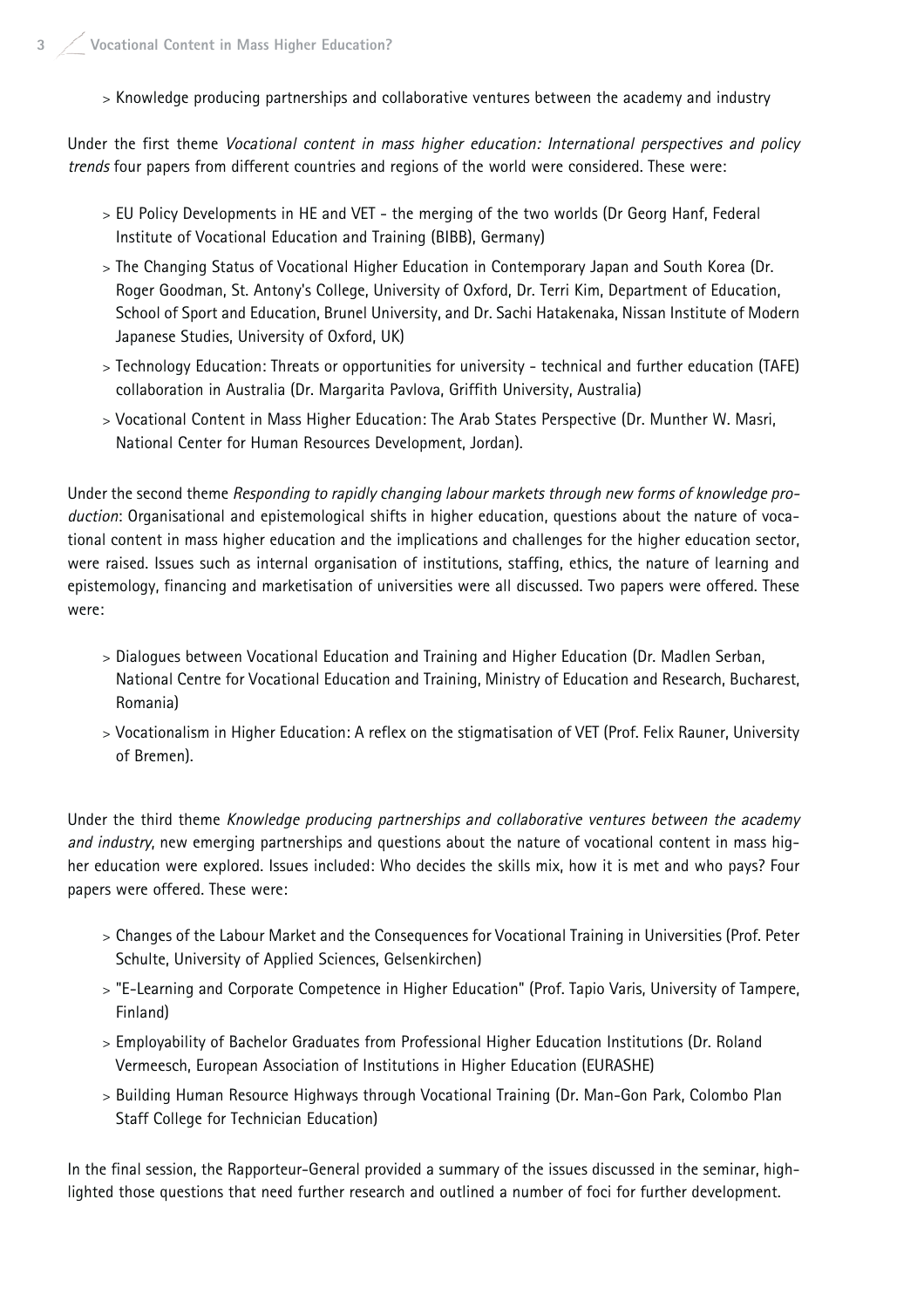## **Background to the seminar**

In public policy, and indeed in the view of private enterprise, the role of higher education institutions (HEIs) is seen to be that of providing graduates who can contribute to national economies and the labour market in a new age of knowledge-based economies. But the world of work is rapidly changing and many question whether the programmes offered in higher education are able to keep pace with the dynamism of the market place.

For some higher education institutions there is a debate about the extent to which the sector can respond appropriately to the skills needs of a rapidly changing and dynamic labour market. Others are re-examining their curricular and programme design and are making efforts to incorporate more fully a vocationally-oriented content which prepares graduates for the world of work beyond academia. This vocational content takes many forms, from work based learning (including internships and work placement schemes), to complementary IT, language, and management skills, in order to equip graduates with abilities supplementary to a solid knowledge base in their future career paths. But what is an appropriate response to the challenges of the workplace? More cynically, is higher education its own market, selling courses and programmes that are suggestive of an entry into the workplace after graduation?

If there is to be a real link between supply side and demand side approaches to the question of learning and vocations, then we must examine how synergies might be developed between higher education and the world of work. What does this mean in practice? Does it imply co-operation that goes beyond organisational coordination and advice (e.g. co-operation in working groups, employers' representatives in university committees) to include joint curricula design processes (e.g. joint analysis of current and future work roles in companies, etc.)? Thus, what kinds of institutional arrangements should there be between places of higher education and the world of work?

A rethink of the 'goodness of fit' between what is offered and what is needed to sustain growth in modern day economies has huge implications for the internal organisation of higher education institutions. What happens to its academic and support staff for example? Is it out with the old and in with the new? Does it imply a radical reorientation in the way in which these organisations work, how they go about their business? What are the financial and indeed political implications of remaking the higher education? These are no longer academic questions. There are countless international examples of academic restructuring.

It seemed appropriate therefore, to reflect upon these questions by learning from experiences elsewhere. The advantages of this approach are both to learn from and to inform world-wide debates on higher education policy, but especially in societies with transitional and newly emerging economies, and those in the developing world.

To deliberate the questions raised above, the UNESCO European Centre for Higher Education (UNESCO-CEPES) and the UNESCO-UNEVOC International Centre for Technical and Vocational Education and Training (UNESCO-UNEVOC), in collaboration with the Centre for Comparative and International Studies in Education, University of Oxford, organised an international seminar which was held in Bonn on the 8th to 10th of September 2005.

### **2.1 Aims of the seminar**

The seminar aimed to address the complex tension between the growing expressed need for vocational content in higher education [ostensibly to increase employability of higher education graduates] and the con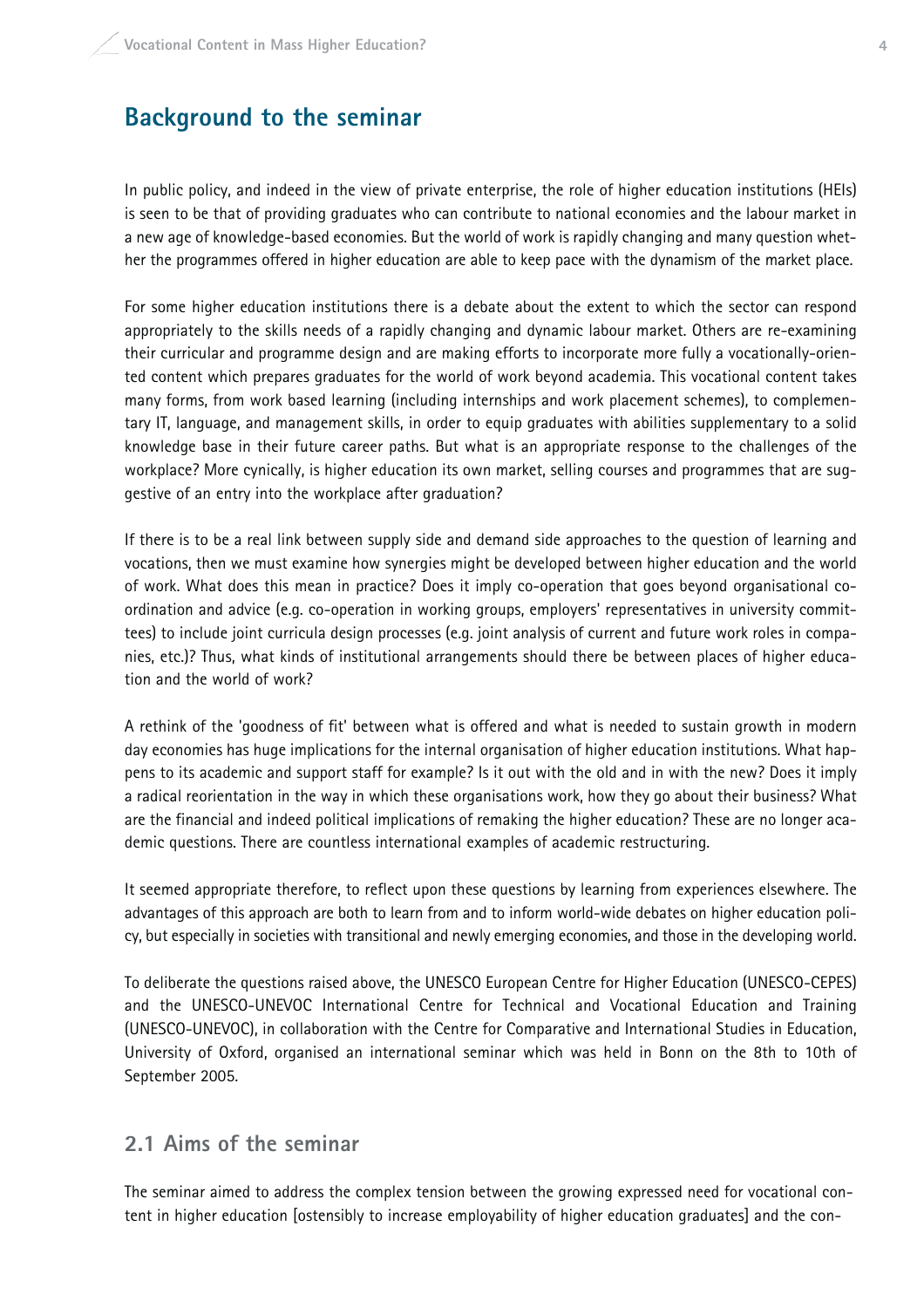text of mass higher education [which, in the opinion of some, is often less conducive to the organisation of vocationally oriented study programmes].

A number of higher education and technical and vocational experts, practitioners and representatives of international agencies were invited to share their experiences and examples of higher education systems which are becoming more vocationally oriented, with those institutional and national decision-makers considering introducing or widening the vocational orientation of their study programmes.

#### Key questions

A number of key questions were defined in advance of the seminar and speakers were invited to address these. These included:

- > What do we mean by 'vocational content' and how is this interpreted in higher education programmes?
- > What form does the current vocational content in higher education take?
- > How might we analyse demand side and supply side questions in the context of rapidly changing needs of modern day economies?
- > What synergies exist between higher education institutions and the labour market and what new forms of cooperation are appropriate?
- > How far do we remake higher education and what are the political and financial implications?

#### Anticipated Outcomes

The following outputs were anticipated:

- > a publication arising from the seminar in which trends in the vocationalisation of the content of higher education are highlighted and debated within various national contexts;
- > a comprehensive reader and an extensive bibliography on the subject of mass higher education and vocational content; and
- > a set of conclusions and recommendations proposed by the international seminar aimed at national and institutional policy makers.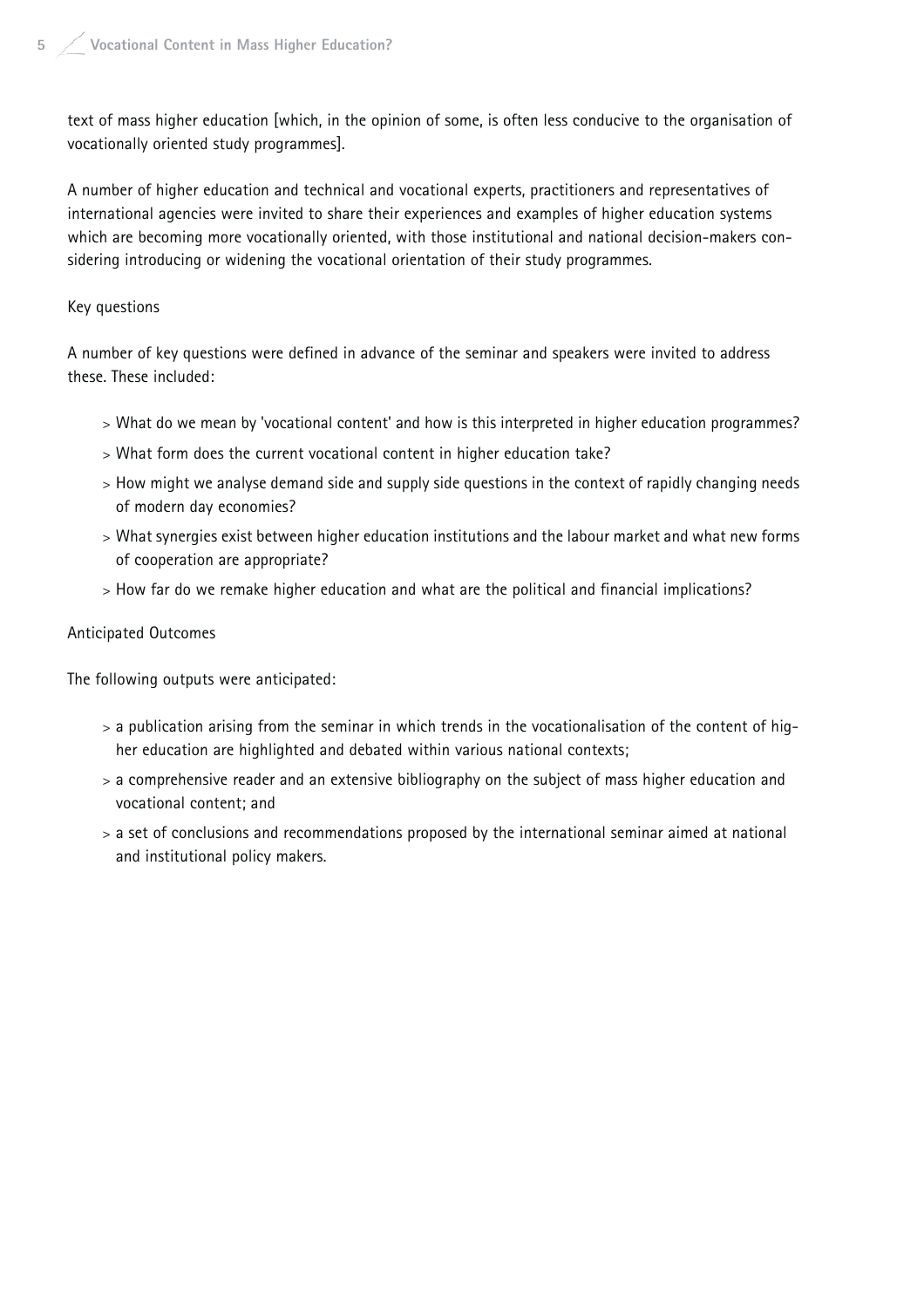## **Proceedings**

In the Opening Session, Rupert Maclean, Director of UNESCO-UNEVOC, gave a welcome speech in which he addressed the present status of vocational education. He elaborated on the policies of students' intake and criteria of selection. Maclean emphasised that with the emergence of new technologies in the work place, there is a need for a revised singular system that values intellectual abilities, rather than one which separates out low achievers into a vocational education track.

Jan Sadlak, Director of UNESCO-CEPES followed. He addressed changes taking place in Europe and stressed that the key concerns were the improvement of the quality of education at higher education institutions, adoption of an agreed credit system, emphasis on cultural integration, and the need for more foreign language teaching. He also stressed the importance of knowledge sharing in the new knowledge economy.

Mpenga Kabundi, Director of the Skills & Employability Department of the International Labour Organisation (ILO) then took the podium. He stressed the need to pay more attention to the life long skills approach. He drew attention to questions concerning the returns to the investment for vocational education and emphasised that changes were needed to make the education system more responsive and more efficient. He emphasised the need for strategic partnerships in a global economy that is driven by knowledge and the need to modernise the skill structure.

The new Assistant Director-General for Education of UNESCO, Peter Smith delivered a keynote speech. He spoke a little about his own professional experience to illustrate the challenges faced by educational systems to prepare people for the labour market. He outlined a number of different goals for education such as educating to solve problems, educating to be critical, helping learners to deal with the new emerging technologies, and avoiding the remedial trap. He made several points about the need to link conceptually, education and work. He referred to the work place as a learning place.

The Rapporteur-General, David Johnson (Centre for Comparative and International Studies in Education, and Fellow of St Anthony's College, University of Oxford) presented the background paper to the seminar. This was organised around the following four themes:

- > Globalisation and its effects on higher education
- > The knowledge economy and the nature of knowledge
- > The triple helix: an analytical model for researching partnerships in knowledge production and utilisation
- > Work-based learning: promising possibilities for an infusion of new vocationalisation in mass higher education

## **Vocational content in mass higher education: International perspectives and policy trends**

In his paper EU Policy Developments in HE and VET - The Merging of the Two Worlds Dr. Georg Hanf stressed the diversity of concepts and structure and raised concerns about what he referred to as structural unemployment.

In the paper The Changing Status of Vocational Higher Education in Contemporary Japan and South Korea Dr. Roger Goodman, Dr. Terri Kim and Dr. Sachi Hatakenaka drew attention to the growing status of vocational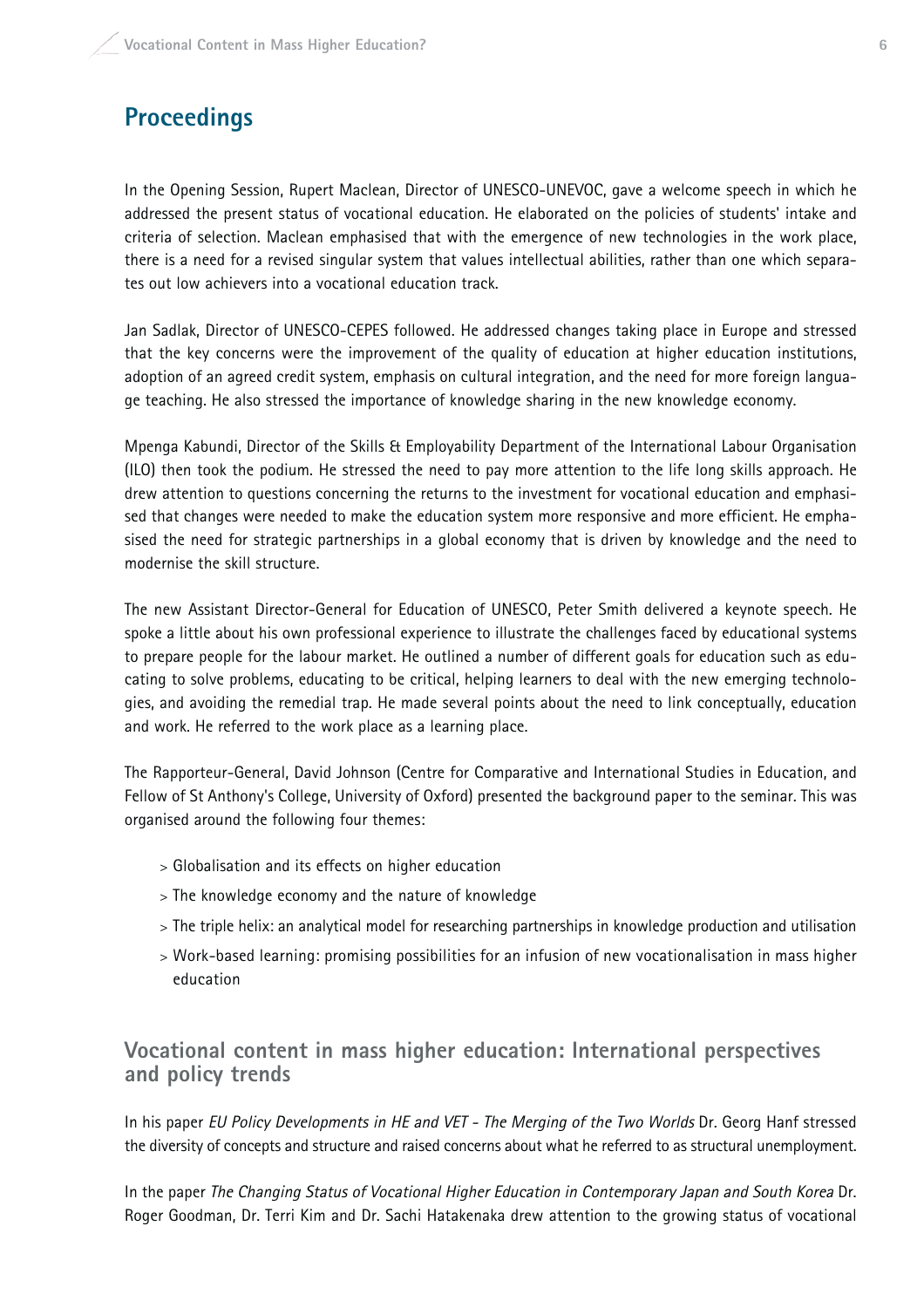higher education in Japan (senmongakko) and Korea (jeonmun daehack). The authors remark that 'the most conspicuous feature of both Japanese and Korean tertiary education systems is the speed with which they have grown. Both countries have 'mass higher education' systems...' They suggest that economic, political and demographic factors have encouraged 'hyper-competition between institutions' that have given rise to senmongakko, Japan's two-year post secondary vocational schools. Almost exactly the same pattern appears to be emerging in Korea. In general, there appears to be a division of functions in Japan between universities/junior colleges that teach theories and principles and senshu gakko/senmongakko which teach market-oriented skills. In Korea, higher education is dominated by four-year universities, but the two-year jeonmun daehack produce marketable diplomas that are well received in the labour market. According to Goodman, Kim and Hatakenaka, the employment rate of jeonmun daehack graduates in 2004 was over 20% higher than that of four-year university graduates.

In her paper on Technologies Education: Threats or Opportunities for University - Technical and Further Education (TAFE) Collaboration in Australia, Dr. Margarita Pavlova presented a case study of the developing collaboration between a university Bachelor of Technology Education program and a TAFE (Technical and Further Education) institution within the Australian context. Pavlova remarked that the collaboration needs to be understood in terms of the interrelationships between the structure of educational qualifications and the occupational structure of the labour force, on the one hand, and between education and social change, on the other. The agreement between TAFE and the university is founded on the principle that aims to 'link teaching and research with industry engagement and with communities.' The initiative, according to Pavlova, searches for 'a productive balance between the human-oriented approach and the economy-oriented view of the relationship between university education and the labour market' and includes 'increased opportunities for students to obtain socially valued qualifications and work that is personally and socially meaningful, and the knowledge, skills and attributes they need to contribute to their workplace, profession and community', staff development opportunities, and links between schools, employers and the community.

In his paper The Vocational Content in Mass Higher Education: The Arab States Perspective, Dr. Munther Masri highlighted an important tension between what he called 'life vocation' and 'specific vocation'. He argued for example that higher education is in itself a vocational education. Masri is particularly concerned about the relevance dimensions of education and the fit-for-purpose of the competencies and skills produced. He argues that there is a need for a better consideration of the skills and competencies required for the world of work. He stressed that there is a demand-supply dilemma in Higher Education and that perhaps the focus should be on on-the-job-training rather than on vocationalising higher education. This, Masri acknowledged will raise questions about quality assurance in the system. He feels that in the Arab States, there is a misleading social demand for higher education and that young people have very little information about the market place and the kinds of jobs that they might be able to access with their degrees.

## **Responding to rapidly changing labour markets through new forms of knowledge production: Organisational and epistemological shifts in higher education**

Dr. Madlen Serban delivered a paper entitled *Dialogues between Vocational Education and Training and Higher* Education. Drawing upon the Copenhagen Declaration, she highlighted the challenges for TVET within a European context. Serban argued that there are a number of similarities between TVET and Higher Education and that the dialogue between them might be better framed within the language of life-long learning. She remarks: 'TVET and Higher Education could be mentioned together if accepted they are part of one education and training system…' However, she argues that there is a short-sightedness in Higher Education circles which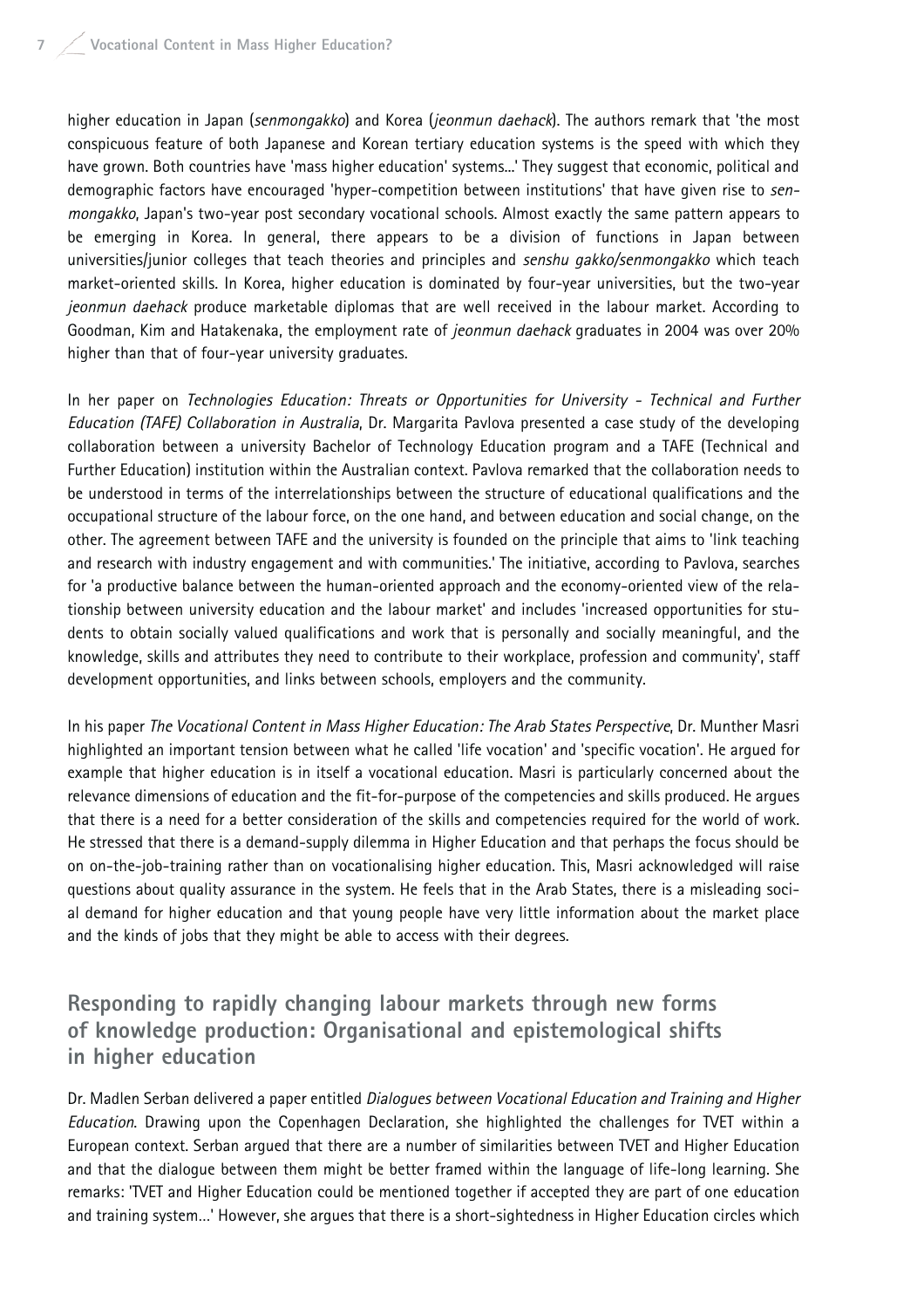pays lip service to the notion of lifelong learning but does not go beyond the narrowness of its own courses. She comments:

'While politicians and higher education representatives agree on the need to provide lifelong learning, many higher education institutions - and in particular traditional universities - are reluctant to going beyond the lip-service they are paying and to develop concrete activities. While they agree that lifelong learning is important in the overall development of education and training, they hesitate to accept a central role for higher education in it.'

Serban goes on to argue that both Higher Education and TVET are ultimately concerned with employability. Part of this is seen as a joint responsibility to regional development, but also to national and international development. She holds: 'The challenge of regional development on higher education remains the relevancy of the education supply. Does a university educate only for a region within the context of globalisation and internationalisation? Maybe not, but its contribution to regional development is an important aim'.

In his paper on Vocationalism in Higher Education: A Reflex on the Stigmatisation of VET, Prof. Felix Rauner argued that historically, universities were protected from 'vocationalisation'. He cited Wilhelm von Humboldt, Prussian Minister for Culture and Schooling to make this point. Today however, universities are 'drifting' towards TVET against the backdrop of prejudices about its academic and economic value. He shows how Hong Kong was able to fight off the prejudices by establishing top-up degrees to improve the permeability between TVET and Higher Education. In China, TVET is becoming very popular and instead of it being marginalised, it is becoming an independent branch of the university sector. All of this according to Rauner points to the need to rethink the organisation of TVET within Higher Education. He describes two scenarios. The first being a 'college for all' scenario in which he argues for a set of top ranking universities which are highly selective and a second set of universities which are more inclusive, in which entry qualifications are relatively low. He argues:

'This scenario solves the fundamental contradiction between the programmatic formula "college for all" with a corresponding educational policy on the one hand and the necessity to qualify two thirds of the workforce for the intermediate sector on the other by means of an absorption and transformation of TVET by the universities. Universities become institutions of vocational education and training, and the label "higher vocational education" serves the purpose of image-making.'

The second scenario involves modern apprenticeships and top-up qualifications. Rauner argues that this calls for a developed TVET system 'which offers attractive educational paths for those two thirds of employees working in the intermediate sector. This requires that the stigmatisation of technical and vocational education and training is effectively opposed and that vocational qualifications give access to university education (topup approach).' Rauner concludes that it is only possible to escape the stigmatisation of vocational education and training by integrating TVET into the academic system, with all the labels of university education. He recognises that the economy of each country will dictate the extent to which his proposals can be realistically adopted.

## **Knowledge producing partnership and collaborative ventures between the academy and industry**

In the paper Changing of the Labour Market and the Consequences for Vocational Training in Universities, Prof. Peter Schulte, remarks that it would be a mistake to harden the divide between theoretical knowledge and vocational practice. He refers to a finding from a current empirical study of graduates in Germany which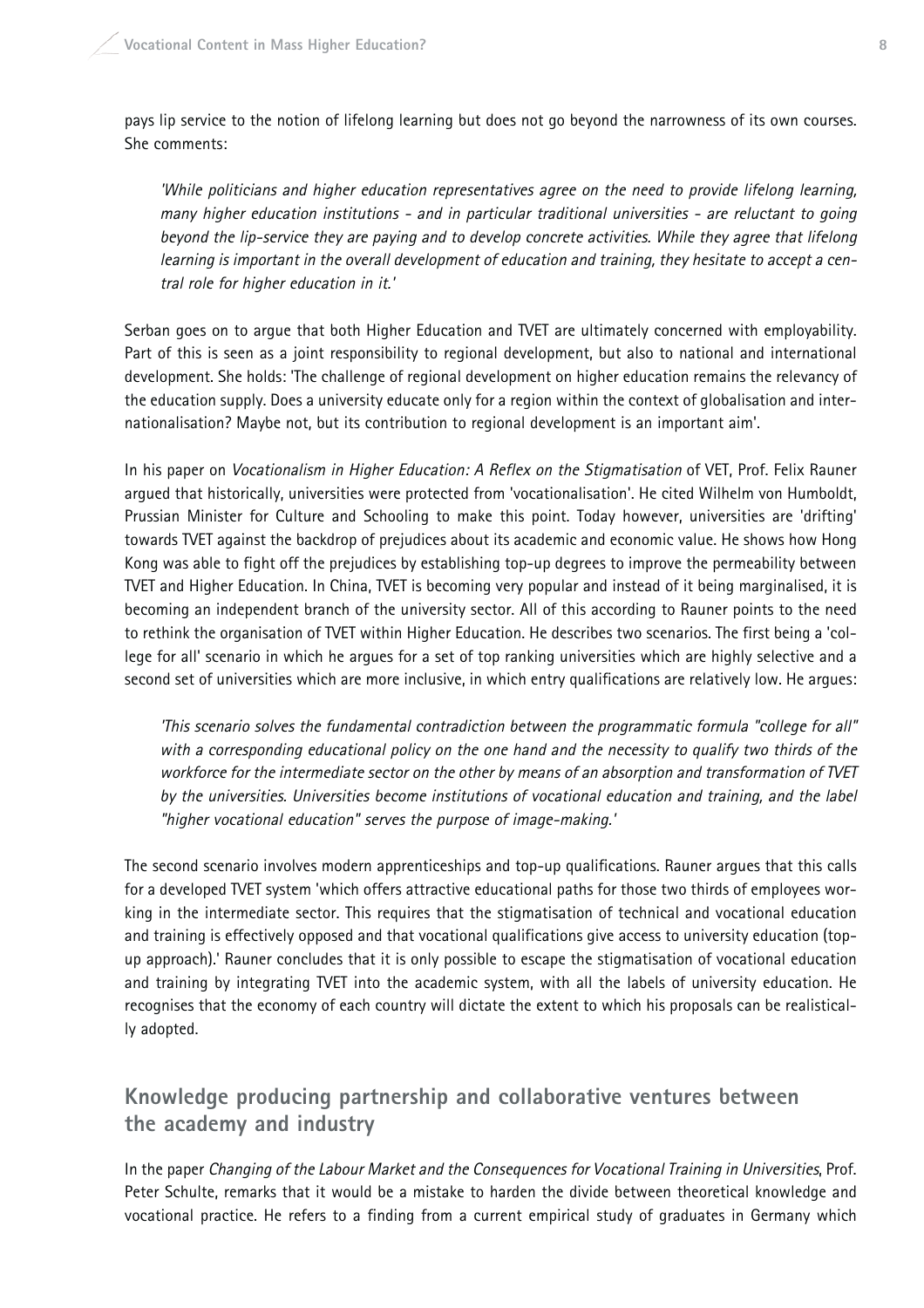points to the fact that some graduates are dismissed soon after they find work because of a lack of theoretical application to vocational problems. In Schulte's words:

'…graduates who have problems in finding a job and then after short time are dismissed. The reason employers often mention is the fact that graduates are not able to implement their theoretical knowledge in vocational practice.'

Schulte argues that the main challenge in creating a partnership between industry and the academy lies in having a clear understanding of competencies. He suggests the following: professional competence, methods expertise (the ability to implement knowledge for solving vocational tasks), social competence including teamwork, and individual competence that includes entrepreneurship and managerial abilities. But agreement on competencies is hardly sufficient. Schulte argues that 'vocational competence is differently understood by universities as qualification providers and the industry as "buyer" of graduates' and as such, 'up-to-date vocational challenges and medium-term developments of the labour market should be necessary contents of the curricula of study courses'. He concluded the paper by making a number of suggestions as to course design and content.

The paper E-learning and Corporate Competence in Higher Education by Prof. Tapio Varis, also highlighted the importance of defining knowledge. He argued that the mission of the university in this respect includes establishing global partnerships, community development, and he commented on the importance of E-learning, and E-health care. The role of E-Learning in Higher Education includes 'Learning to learn; learning to work; facilitating job opportunities; providing each citizen with skills and knowledge to live and work'. He questioned whether the responsibility for learning rested with society or the learner.

The paper Employability of Bachelor Graduates from Professional Higher Education Institutes, by Dr. Roland Vermeesch reflects on the Bologna Process and in particular on the question of the 'employability of graduates'. Vermeesch argued that the Bologna Process has had a positive effect on the notion of employability because of a creation of an 'integrated two-cycle system' for all participating countries. Higher education is booming with a 'proliferation of professional bachelor degrees'. But, while higher education in Europe is becoming more diversified, 'there is a general awareness in most countries of a need for vocationally and professionally oriented courses (and education systems?), as may be seen from the new content of the restructured bachelor and master programmes'. Vermeesch looked at the notion of professional higher education and reviewed the specific features of profession-orientated Higher Education Institutions across Europe. He then went on to focus on the qualifications framework and quality assurance in higher education and life-long learning before turning to some initial findings of an EURASHE study on the employability status of bachelor graduates. He concludes that 'Employability in the context of the Bologna process' points at the major 'recognition problem' of the bachelor degree, both in the world of labour and in government positions. He provided some emerging data for the Czech Republic, based on a survey on the Cooperation between HEIs and production and service companies:

- > firms do not differentiate between a bachelor and a masters degree; graduates are perceived to be at the same level;
- > firms are often not prepared to take bachelors as tertiary education graduates; they regard them as "better" secondary school graduates and their salary range reflects this fact;
- > similarly, there is no corresponding salary class for bachelor's study graduates in the state institutions;
- > an important percentage of the firms stated that they do not search graduates actively.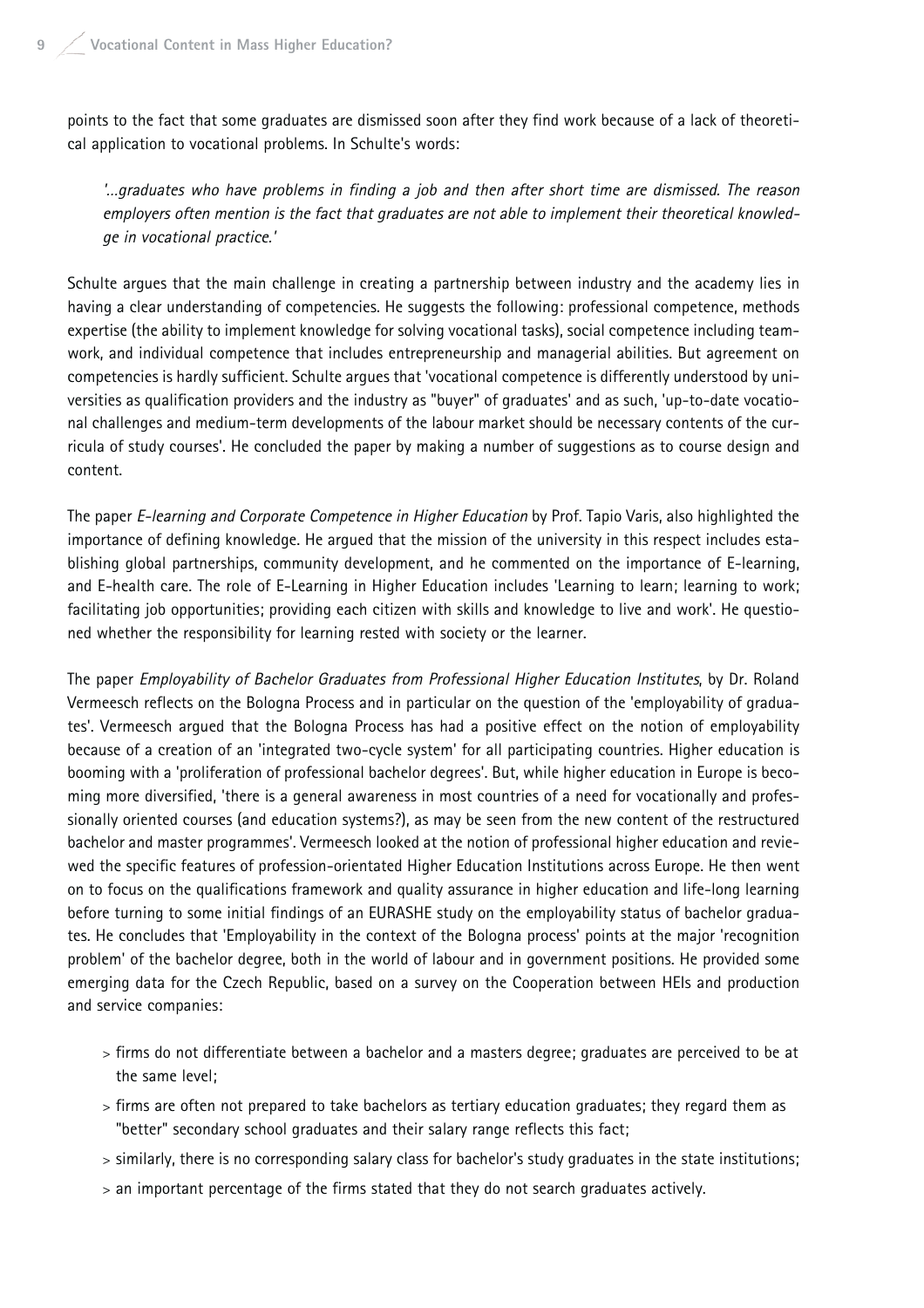The final paper, Building Human Resource Highways through Vocational Training, was presented by Dr. Man-Gon Park. Dr Park raised a number of points including that there needs to be a harmonisation and standardisation between human resource development systems and the labour market. He argued that education is the key to development and TVET is the master key for human resources development. Park provided a summary of the status of TVET in Asia and the Pacific Region. He referred to demographic trends that show an increasing Asian population but also an increasing aging population. There is also massive and rapid urbanisation and a key challenge for human resource development in the region is 'Brain Drain'. There are also still worrying trends of disparity in educational access and quality. It is necessary therefore to look at the potential for TVET for poverty alleviation through the provision skills. Park also highlighted the digital divide and space divide in the region and argued for the potential of an e-highway as an answer to rapid human resource development and equity.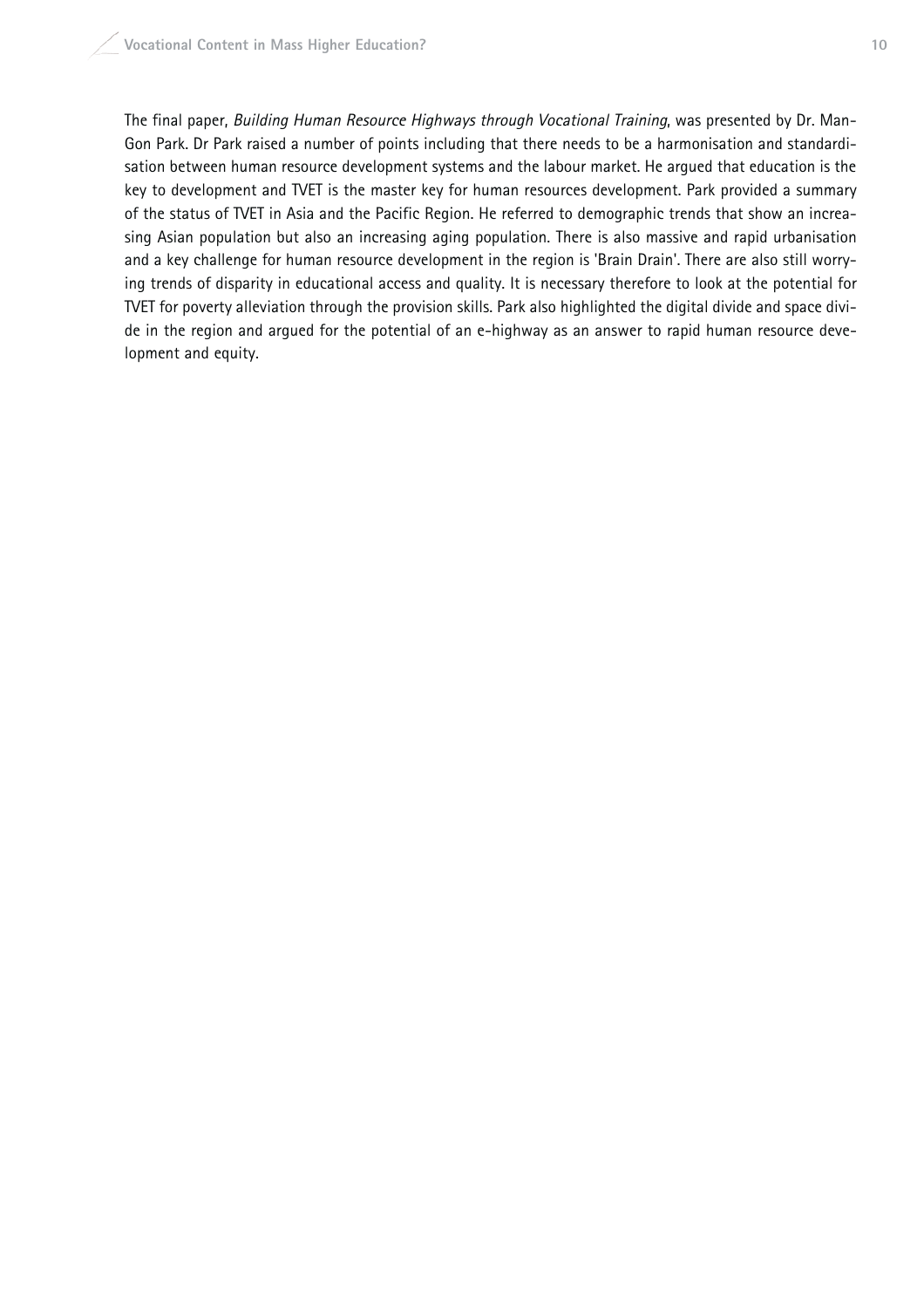# **Conclusions**

A number of important issues emerged from the various papers and the discussions that followed each paper. Some of these issues were picked up in the final session by the Rapporteur-General. They are summarised as follows:

There seems to be an emergent pattern in many of the countries considered, of a closer relationship between higher education, the state and employers - the so-called triple helix - and how this influences the agenda around mass higher education and vocational content economy.

There was much discussion around the Bologna Process and employment and employability of graduates. This is a burning issue for European higher education and might require a more specific seminar with a more targeted audience. Aligned with the debates around the Bologna Process are questions about modes of provisions, regulation, and deregulation, but these do seem to have a certain generalisability if we look at the debates in Korea and Japan.

What counts as skills, competencies and learning dispositions, especially in a rapidly changing global economy is another question that occupied the participants. It seems that while many papers allude to new skills and different forms of knowledge required by graduates, very little is given in the way of what such skills are. For example, does vocational content mean hard skills, i.e., technical abilities suited to a range of jobs? Or does it mean softer, more transferable skills - a kind of `Learnability`. Many employers would argue that their companies are more likely to recruit for adaptability and fresh ideas, away from specific skills and competencies and towards employability skills such as participation, communication, teamwork and problem solving (Barlex, 2005). How this fits with notions of vocational content of higher education is unclear and it is such questions that need further exploration.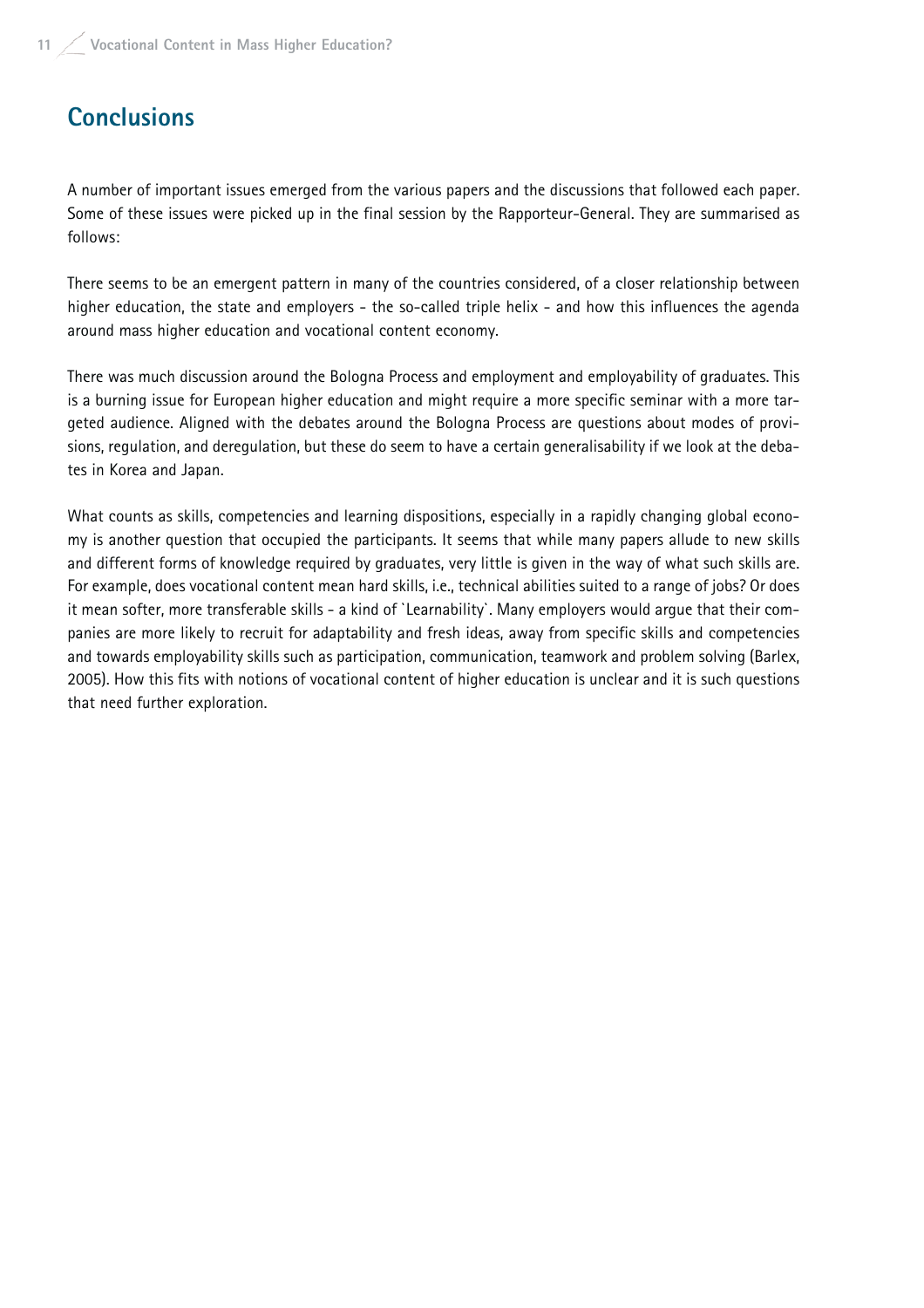# **Annexes**

# **I: Programme for the meeting**

| Thursday    | 892005                                                                                                                                                                                                                                                                                                                                                                                                                                                                                                                                                                                                                                                                                                                                                                                                                                |
|-------------|---------------------------------------------------------------------------------------------------------------------------------------------------------------------------------------------------------------------------------------------------------------------------------------------------------------------------------------------------------------------------------------------------------------------------------------------------------------------------------------------------------------------------------------------------------------------------------------------------------------------------------------------------------------------------------------------------------------------------------------------------------------------------------------------------------------------------------------|
| Whole day   | Arrival of participants                                                                                                                                                                                                                                                                                                                                                                                                                                                                                                                                                                                                                                                                                                                                                                                                               |
| from 16:00  | Registration                                                                                                                                                                                                                                                                                                                                                                                                                                                                                                                                                                                                                                                                                                                                                                                                                          |
| 18:00-20:00 | <b>Welcome Reception</b>                                                                                                                                                                                                                                                                                                                                                                                                                                                                                                                                                                                                                                                                                                                                                                                                              |
| Friday      | 9.9.2005                                                                                                                                                                                                                                                                                                                                                                                                                                                                                                                                                                                                                                                                                                                                                                                                                              |
| 09:00       | <b>Welcome and Introduction</b><br>> Mr. Rupert Maclean, Director, UNESCO-UNEVOC<br>> Mr. Jan Sadlak, Director, UNESCO-CEPES<br>> Mr. Mpenga Kabundi, Director, Skills & Employability Department, ILO                                                                                                                                                                                                                                                                                                                                                                                                                                                                                                                                                                                                                                |
| 09:20       | <b>Keynote Address and Background Paper</b><br>Chairperson: Mr. Rupert Maclean, Director, UNESCO-UNEVOC<br>Keynote Address: "Workers as Learners/Learners as Workers: Why the Knowledge Society<br>needs a Thinking Work Force and how to get there."<br>> Mr. Peter Smith, Assistant Director-General for Education, UNESCO<br>Background Paper: "The Knowledge Economy and 'New' Vocationalism: International and<br>National Challenges for Mass Higher Education."<br>> Dr. David Johnson, Centre for Comparative and International Studies in Education, and<br>Fellow of St Anthony's College, University of Oxford, UK [Rapporteur-General]                                                                                                                                                                                    |
| 10:50       | Group Photograph                                                                                                                                                                                                                                                                                                                                                                                                                                                                                                                                                                                                                                                                                                                                                                                                                      |
| 11:00       | Refreshment break                                                                                                                                                                                                                                                                                                                                                                                                                                                                                                                                                                                                                                                                                                                                                                                                                     |
| 11:30       | Session 1: Vocational Content in Mass Higher Education: International perspectives and<br>policy trends<br>Chairperson: Prof. Janos Bogardi, Director, UNU-EHS<br>"EU Policy Developments in HE and VET - The Merging of Two Worlds?"<br>> "Dr. Georg Hanf, Senior Researcher, Federal Institute for Vocational Education and<br>Training (BIBB), Germany<br>"The Changing Status of Vocational Higher Education in Contemporary Japan and South Korea"<br>> Dr. Roger Goodman, Nissan Professor of Modern Japanese Studies, University of<br>Oxford, Dr. Terri Kim, Research Lecturer, Department of Education, School of Sport and<br>Education, Brunel University, and Dr. Sachi Hatakenaka, Research Associate, Nissan<br>Institute of Modern Japanese Studies, University of Oxford, UK<br>Presentations followed by discussion. |
| 13:00       | Lunch break                                                                                                                                                                                                                                                                                                                                                                                                                                                                                                                                                                                                                                                                                                                                                                                                                           |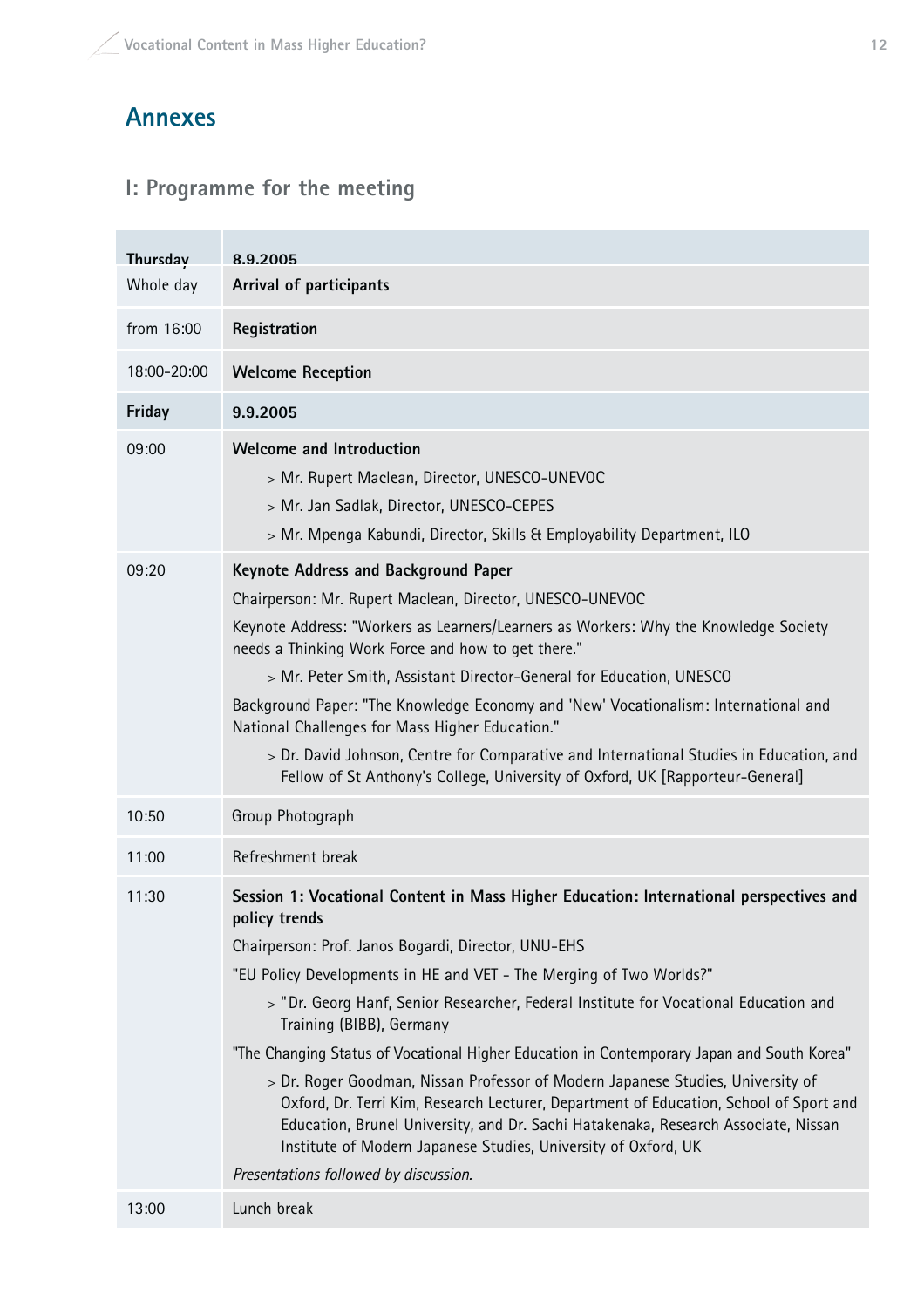| 14:30    | Session 2: Vocational Content in Mass Higher Education: International perspectives and<br>policy trends (continued)<br>Chairperson: Mr. Jan Sadlak, Director, UNESCO-CEPES<br>"Technology Education: Threats or Opportunities for University-Technical and Further<br>Education (TAFE) Collaboration in Australia."<br>> Dr. Margarita Pavlova, Senior Lecturer, Griffith University, Australia<br>"Vocational Content in Mass Higher Education: The Arab States Perspective."<br>> Dr. Munther W. Masri, President, National Center for Human Resources<br>Development, Jordan<br>Presentations followed by discussion.                                                                                                                             |
|----------|------------------------------------------------------------------------------------------------------------------------------------------------------------------------------------------------------------------------------------------------------------------------------------------------------------------------------------------------------------------------------------------------------------------------------------------------------------------------------------------------------------------------------------------------------------------------------------------------------------------------------------------------------------------------------------------------------------------------------------------------------|
| 16:00    | Refreshment break                                                                                                                                                                                                                                                                                                                                                                                                                                                                                                                                                                                                                                                                                                                                    |
| 16:30    | Session 3: Responding to rapidly changing labour markets through new forms of know-<br>ledge production: Organisational and epistemological shifts in higher education<br>Chairperson: Dr. John Simiyu, Head, Department of Technology Education, Moi University, Kenya<br>"Dialogues between Vocational Education and Training and Higher Education."<br>> Dr. Madlen Serban, Director, National Centre for Vocational Education and Training,<br>Ministry of Education and Research, Bucharest, Romania<br>"Vocationalism in Higher Education: A Reflex on the Stigmatisation of VET"<br>> Prof. Felix Rauner, Professor for Vocational Education and Electrotechnology,<br>University of Bremen, Germany<br>Presentations followed by discussion. |
| Saturday | 10.09.2005                                                                                                                                                                                                                                                                                                                                                                                                                                                                                                                                                                                                                                                                                                                                           |
| 09:15    | Session 4: Knowledge producing partnerships and collaborative ventures between the<br>academy and industry<br>Chairperson: Mr. Lazar Vlasceanu, Programme Specialist, UNESCO-CEPES<br>"Changes of the Labour Market and the Consequences for Vocational Training in Universities."<br>> Prof. Peter Schulte, Rector, University of Applied Sciences, Gelsenkirchen, Germany<br>"E-Learning and Corporate Competence in Higher Education"<br>> Prof. Tapio Varis, UNESCO Chair in Global E-learning with Applications to Multiple<br>Domains, University of Tampere, Finland<br>Presentations followed by discussion.                                                                                                                                 |
| 10:45    | Refreshment break                                                                                                                                                                                                                                                                                                                                                                                                                                                                                                                                                                                                                                                                                                                                    |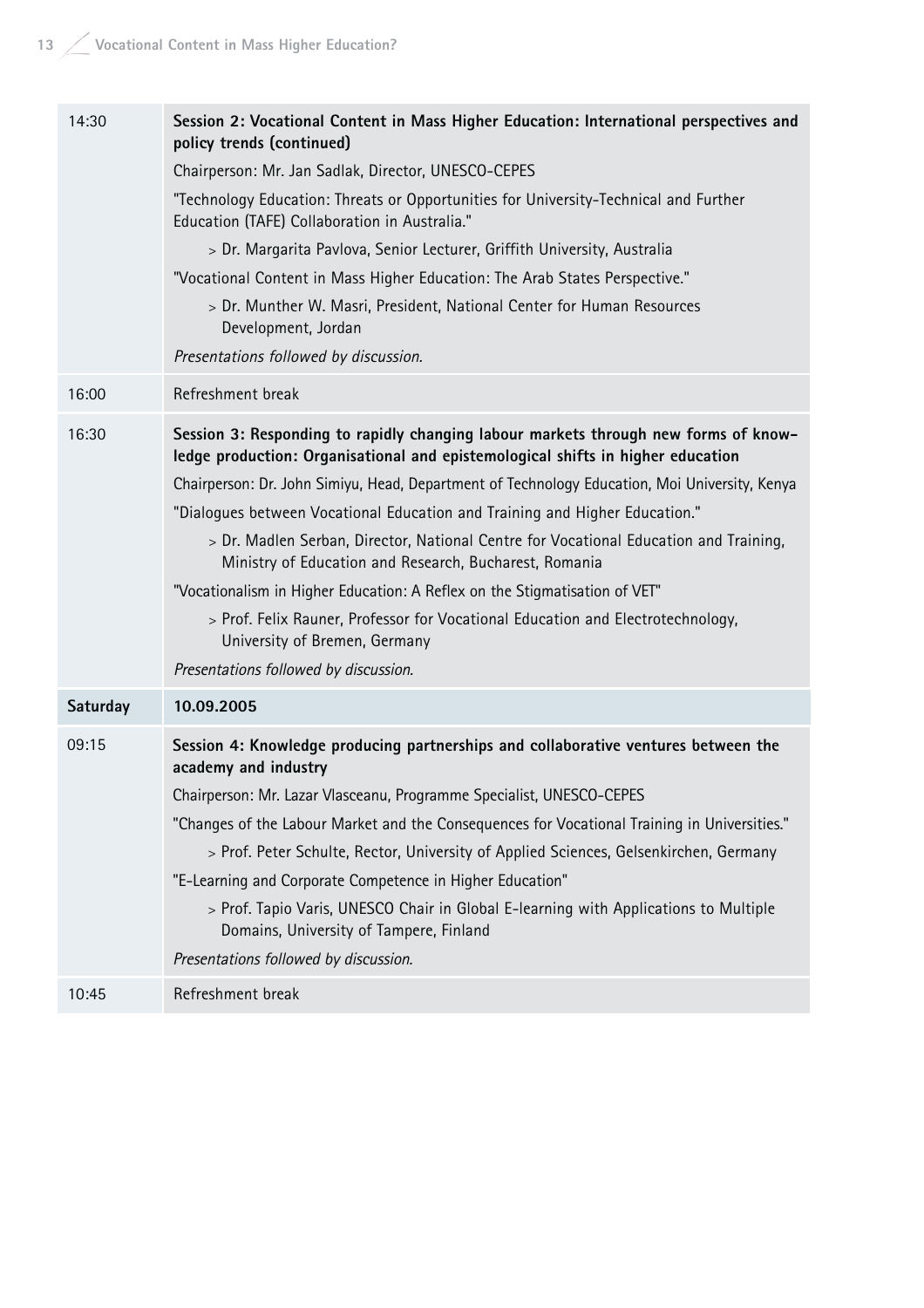| 11:15 | Session 5: Knowledge producing partnerships and collaborative ventures between the<br>academy and industry (continued)                                                                                                                                                                                                                                                                                                                                                               |  |  |  |  |  |
|-------|--------------------------------------------------------------------------------------------------------------------------------------------------------------------------------------------------------------------------------------------------------------------------------------------------------------------------------------------------------------------------------------------------------------------------------------------------------------------------------------|--|--|--|--|--|
|       | Chairperson: Mr. Mpenga Kabundi, Director, Skills & Employability Department, ILO                                                                                                                                                                                                                                                                                                                                                                                                    |  |  |  |  |  |
|       | "Employability of Bachelor Graduates from Professional Higher Education Institutions"                                                                                                                                                                                                                                                                                                                                                                                                |  |  |  |  |  |
|       | > Dr. Roland Vermeesch, President, European Association of Institutions in Higher<br>Education (EURASHE)                                                                                                                                                                                                                                                                                                                                                                             |  |  |  |  |  |
|       | "Building Human Resource Highways through Vocational Training"                                                                                                                                                                                                                                                                                                                                                                                                                       |  |  |  |  |  |
|       | > Dr. Man-Gon Park, Director General & CEO, Colombo Plan Staff College for Technician<br>Education                                                                                                                                                                                                                                                                                                                                                                                   |  |  |  |  |  |
|       | Presentations followed by discussion.                                                                                                                                                                                                                                                                                                                                                                                                                                                |  |  |  |  |  |
|       | Distribution of Seminar Evaluation Sheets                                                                                                                                                                                                                                                                                                                                                                                                                                            |  |  |  |  |  |
| 12:45 | Lunch break                                                                                                                                                                                                                                                                                                                                                                                                                                                                          |  |  |  |  |  |
|       |                                                                                                                                                                                                                                                                                                                                                                                                                                                                                      |  |  |  |  |  |
| 14:15 | Closing Session: Summary, reflections and an agenda for further research and development<br>Chairperson: Prof. Klaus Hüfner, Chairperson of the UNESCO-CEPES Advisory Board<br>Report by the Rapporteur-General<br>> Dr. David Johnson, Centre for Comparative and International Studies in Education,<br>and Fellow of St Anthony's College, University of Oxford, UK<br>Report followed by discussion<br><b>Closing Comments</b><br><b>Collection of Seminar Evaluation Sheets</b> |  |  |  |  |  |
| 15:15 | <b>End of Seminar</b>                                                                                                                                                                                                                                                                                                                                                                                                                                                                |  |  |  |  |  |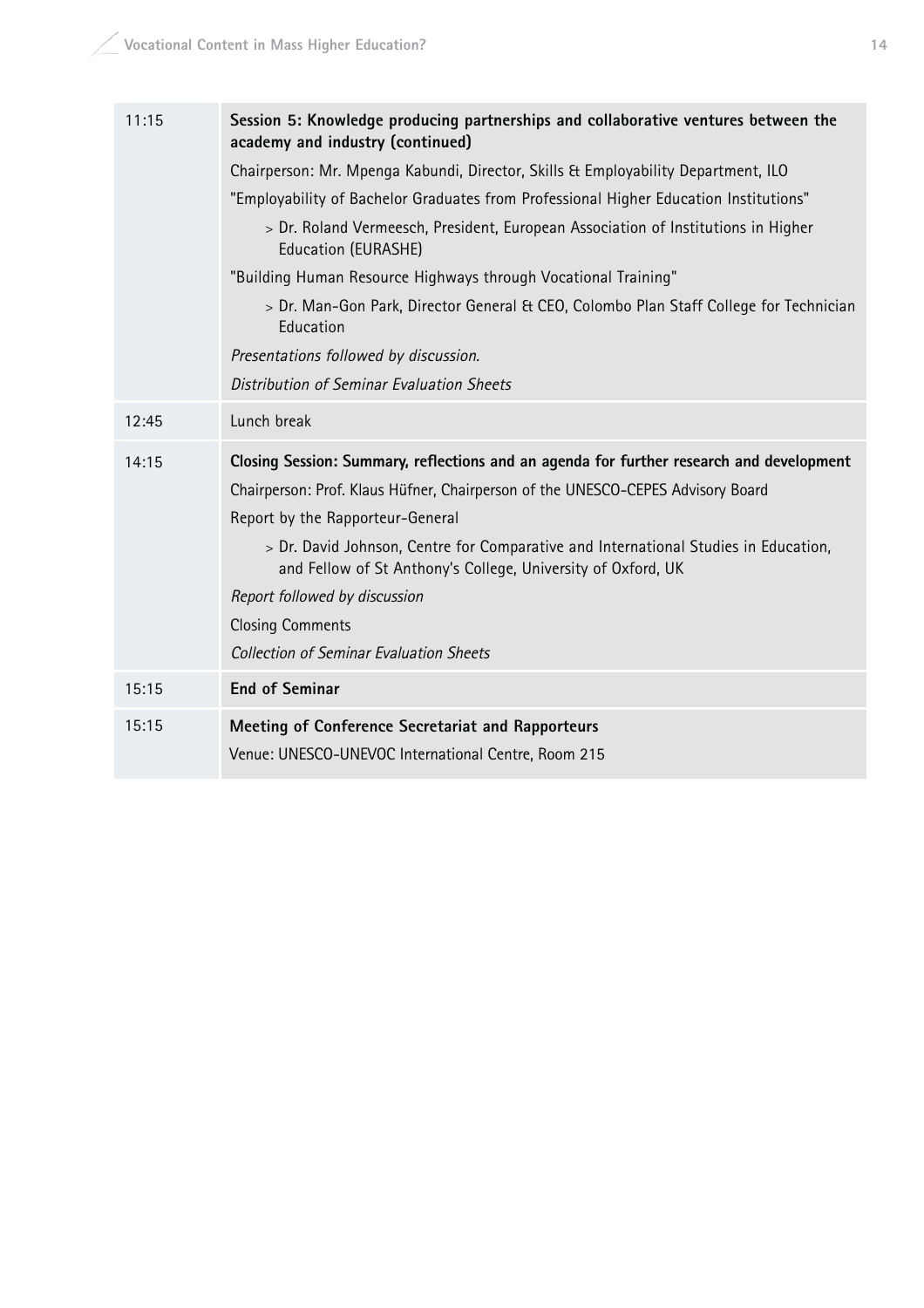| ူ                        |
|--------------------------|
| ĺ                        |
| 5                        |
| Q                        |
| ٠                        |
|                          |
| $=$                      |
|                          |
|                          |
|                          |
| ᡴᠦ                       |
| ó.,                      |
|                          |
|                          |
| $\overline{\phantom{0}}$ |
| 0                        |
|                          |
|                          |
|                          |
| $\overline{5}$           |
| .,                       |
|                          |
|                          |
|                          |
| ٠                        |
|                          |
| ٠                        |

| ن<br>N         | Name                                                            | Organisation                                                                              | Postal Address                                                        | Phone, Fax, Email                                                                          |
|----------------|-----------------------------------------------------------------|-------------------------------------------------------------------------------------------|-----------------------------------------------------------------------|--------------------------------------------------------------------------------------------|
|                | Deputy Director<br>Anz, Christoph                               | BDA Confederation of German Employers'<br>Education / Vocational Training<br>Associations | House of German Business<br>Breite Str. 29<br>10178 Berlin<br>Germany | Fax: [+49] (0) 30 2033-1505<br>Tel.: [+49] (0) 30 2033-1502<br>C.Anz@bda-online.de         |
| 2              | Vice-President<br>Baur, Max P.                                  | University of Bonn                                                                        | Sigmund-Freud-Str. 25<br>53105 Bonn<br>Germany                        | Tel.: [+49] (0) 228 287 5400<br>Fax: [+49] (0) 228 287 5032<br>max.baur@ukb.uni-bonn.de    |
| 3              | Bogardi, Janos<br>Director                                      | and Human Security<br>Institute for Environment<br>United Nations University              | Görresstr. 15<br>53113 Bonn<br>Germany                                | Tel.: [+49] (0) 228 422 855 02<br>Fax: [+49] (0) 228 422 855 99<br>bogardi@ehs.unu.edu     |
| 4              | Carapinha, Bruno Alexandre<br>Student Representative            | National Council of Education, Portugal                                                   | Rua Carlos Duarte Canecas, 14-2°E<br>2700-163 Amadora<br>Portugal     | brunocarapinha $@$ gmail.com<br>Tel.: [+351] 91 897 80 45<br>Fax: [+351] 31 797 90 93      |
| 5              | Translator for Prof. Schulte<br>Cincu, Imelda                   | University of Applied Sciences                                                            | Neidenburger Strasse 43<br>45877 Gelsenkirchen<br>Germany             | Fax: [+49] (0) 209 95 96 562<br>Tel.: [+49] (0) 209 95 96 461                              |
| ဖ              | Nissan Professor of Modern<br>Goodman, Roger<br>Japanse Studies | Nissan Institute of Japanese Studies<br>University of Oxford                              | 27 Winchester Road<br>Oxford OX2 7NA                                  | roger.goodman@nissan.ox.ac.uk<br>Tel.: [+44] (0) 1865 274576<br>Fax: [+44] (0) 1865 274574 |
| $\overline{ }$ | Grieb, Ina<br>Director                                          | Centre for Continuing Education<br>Carl-von-Ossietzky University                          | Ammerländer Heerstraße 114-118<br>26129 Oldenburg<br>Germany          | ina.grieb@uni-oldenburg.de<br>Tel.: [+49] (0) 441 798 4419<br>Fax: [+49] (0) 441 798 4411  |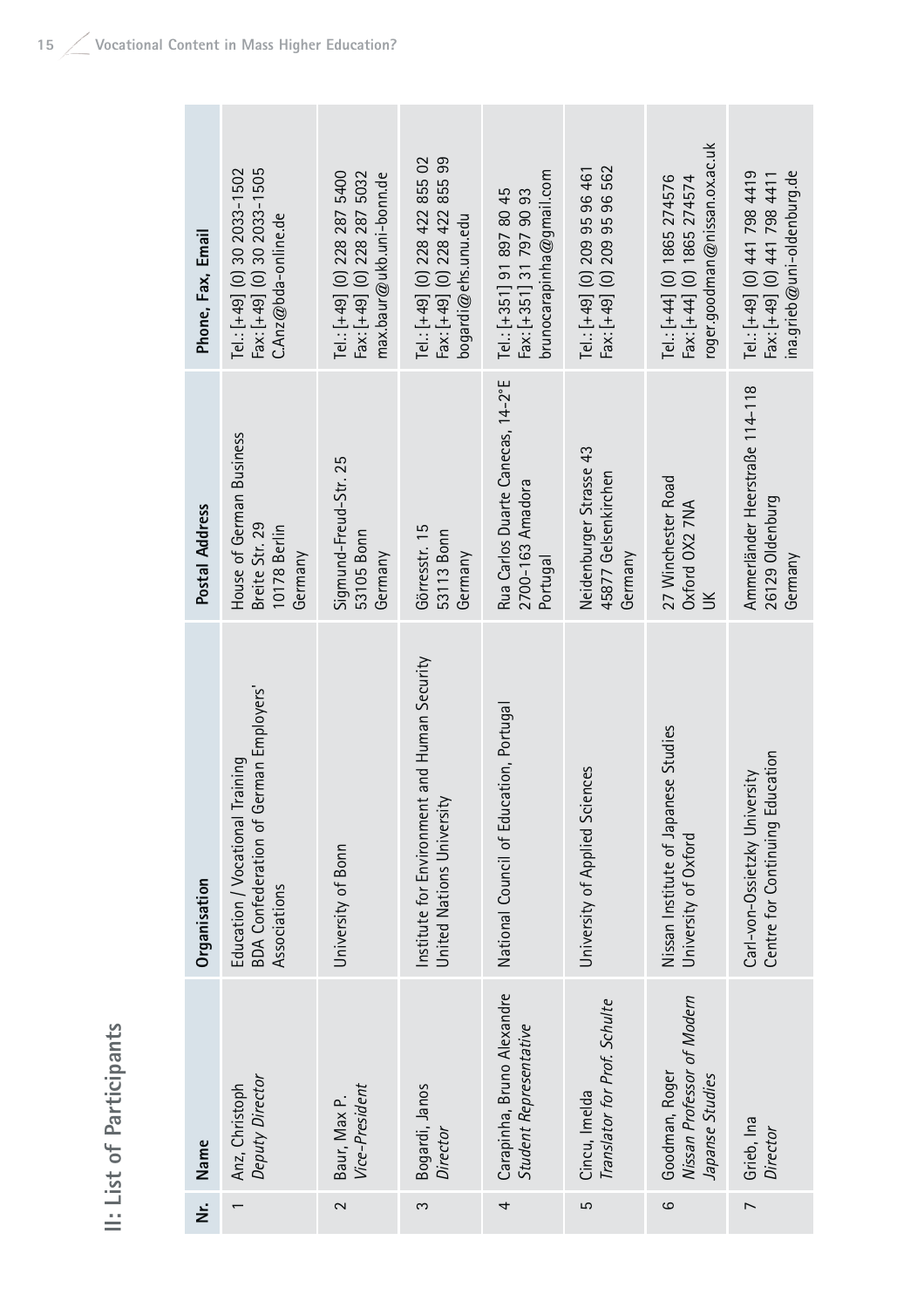| Name<br>Σŕ.       | Coordinator of the Technical<br>Education Programme<br>Guzmán, Josefa<br>$\infty$     | Senior Researcher<br>Hanf, Georg<br>တ                                                                                                                     | Research Associate<br>Hatakenaka, Sachi<br>$\overline{0}$                                              | Hartmann, Eva<br>Researcher                                          | Hippach-Schneider, Ute<br>Researcher<br>12                                                                                                           | Deputy Secretary-General<br>Hüfner, Angelika<br>$\frac{3}{2}$                                                          | Hüfner, Klaus<br>Chairman<br>$\overline{4}$                                   |
|-------------------|---------------------------------------------------------------------------------------|-----------------------------------------------------------------------------------------------------------------------------------------------------------|--------------------------------------------------------------------------------------------------------|----------------------------------------------------------------------|------------------------------------------------------------------------------------------------------------------------------------------------------|------------------------------------------------------------------------------------------------------------------------|-------------------------------------------------------------------------------|
| Organisation      | Instituto Tecnológico de Costa Rica<br><b>UNEVOC Centre Costa Rica</b>                | Federal Institute for Vocational Education and<br>in VET,<br>International Cooperation<br>UNEVOC Centre Germany<br>Education marketing<br>Training (BIBB) | Nissan Institute of Japanese Studies<br>University of Oxford                                           | Faculty of Social Sciences (ZENAF)<br>J.W.G. University of Frankfurt | Education marketing, UNEVOC Centre Germany<br>Federal Institute for Vocational Education and<br>International Cooperation in VET,<br>Training (BIBB) | in der Bundesrepublick<br>Konferenz der<br>Kultusminister der Länder<br>Sekretariat der Ständigen<br>Deutschland (KMK) | Board<br>UNESCO-CEPES Advisory                                                |
| Postal Address    | Costado sur de la Biblioteca del ITCR<br>Urbanización Campus<br>Costa Rica<br>Cartago | Robert-Schuman-Platz 3<br>53175 Bonn<br>Germany                                                                                                           | London W1D 3DD<br>Richmond Mews<br>43 Soho Lofts<br>$\leq$                                             | 60054 Frankfurt/M.<br>P.O.Box 111 932<br>Germany                     | Robert-Schuman-Platz 3<br>53175 Bonn<br>Germany                                                                                                      | Lennéstraße 6<br>53113 Bonn<br>Germany                                                                                 | Brücknerstraße 46a<br>12247 Berlin<br>Germany                                 |
| Phone, Fax, Email | Tel.: [+506] 550 2376<br>Fax: [+506] 550 2442<br>jguzman@itcr.ac.cr                   | Fax: [+49] (0) 228 107-2968,<br>Tel.: [+49] (0) 228 107-0;<br>$(0)$ 228-107-1602<br>$(0)$ 228-107-2971<br>hanf@bibb.de                                    | Tel: [+44] (0) 20 7734 0648<br>Fax: [+44] (0) 20 7734 3997<br>sachihata@aol.com;<br>sachi@alum.mit.edu | E. Hartmann@soz.uni-frankfurt.de<br>Tel.: [+49] (0)69 798 22 879     | Fax: [+49] (0) 228 107-2968<br>hippach-schneider@bibb.de<br>Tel.: $[+49]$ (0) 228 107-0                                                              | Fax: [+49] (0) 228 501 764<br>Tel.: [+49] (0) 228 501 602<br>a.huefner@kmk.org                                         | Tel.: [+49] (0) 30 771 8282<br>Fax: [+49] (0) 30 771 4525<br>Khuefner@aol.com |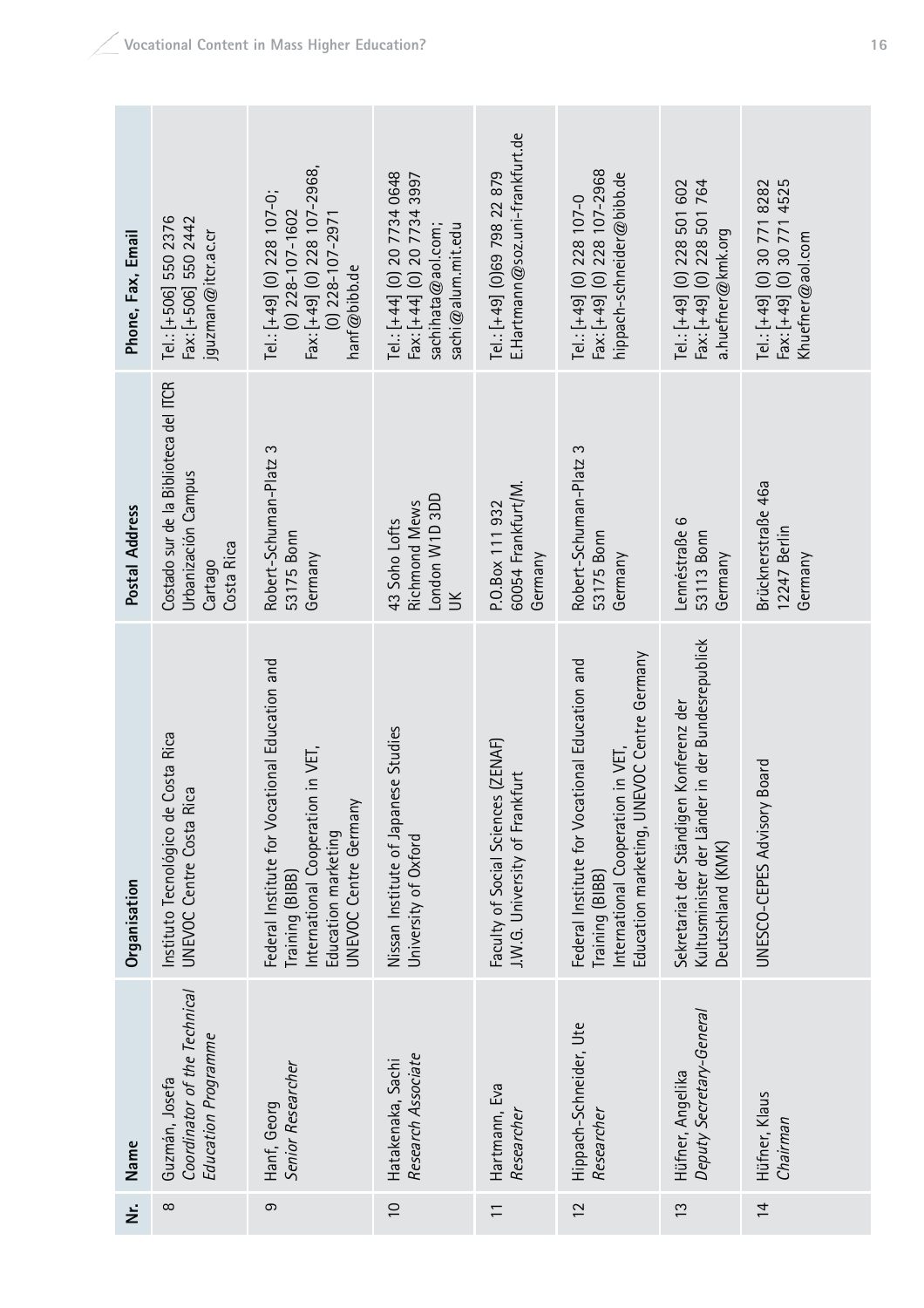| Phone, Fax, Email | Fax: [+41] (22) 799-6310, -8573<br>Tel: [+41] (22) 799-6453<br>kadundim@ilo.org     | Fax: [+47] 67117001; 67117008,<br>Tel.: [+47] 64849163; 95028349<br>Jostein.kleiveland@hiak.no<br>6484 9001  | Tel.: [+44] (0) 1895 267 163<br>Fax: [+44] (0) 1895 269805<br>Terri.Kim@brunel.ac.uk;<br>terri.c.kim@gmail.com | ambertz.guenter@berlin.dihk.de<br>Fax: [+49] (0) 30 20308 52514<br>Tel.: [+49] (0) 30 20308 2514                  | LeMouillour@hochschulforschung.u<br>Fax: [+49] (0) 561 804 7415<br>Tel.: [+49] (0) 561 804 2047<br>ni-kassel.de | Fax: [+61] 3 9286 9070<br>n.lyons@bhtafe.edu.au<br>Tel.: [+61] 3 92869540 | j.maddock@bhtafe.edu.au<br>Tel.: [+61] 392869267<br>Fax: [61] 38905209 |
|-------------------|-------------------------------------------------------------------------------------|--------------------------------------------------------------------------------------------------------------|----------------------------------------------------------------------------------------------------------------|-------------------------------------------------------------------------------------------------------------------|-----------------------------------------------------------------------------------------------------------------|---------------------------------------------------------------------------|------------------------------------------------------------------------|
| Postal Address    | 4, route des Morillons<br>1211 Geneva 22<br>Switzerland                             | Halsbury Building, H220<br>N-2001 Lillestrøm<br>Postbox 423<br>Veway                                         |                                                                                                                | Breite Straße 29<br>10178 Berlin<br>Germany                                                                       | Mönchebergstr. 17<br>34109 Kassel<br>Germany                                                                    | 465 Elgar Road<br>Victoria 3128<br>Australia<br>Box Hill                  | 465 Elgar Road<br>Victoria 3128<br>Australia<br>Box Hill               |
| Organisation      | International Labour Organisation (ILO)<br>Jepartment<br>Skills and Employability I | Faculty of Technical and Vocational Teacher Education<br>Akershus University College<br>UNEVOC Centre Norway | School of Sport and<br>Department of Education<br>Brunel University<br>Education                               | Handelskammertag<br>Ausbildungspakt, Ausbildungsförderung,<br>Deutscher Industrie- und<br>Koordinierung<br>(DIHK) | Centre for Research on Work and Higher<br>University of Kassel<br>Education (WZ I)                              | International and Enterprises<br>Box Hill Institute of TAFE               | Box Hill Institute of TAFE                                             |
| Name              | Kabundi, Mpenga<br>Director                                                         | Associate Professor<br>Kleiveland, Jostein                                                                   | Research Lecturer<br>Kim, Terri                                                                                | Head of Department<br>Lambertz, Günter                                                                            | Le Mouillour, Isabelle<br>Senior Researcher                                                                     | Executive Director<br>Lyons, Noel                                         | Chief Executive Officer<br>Maddock, John                               |
| .<br>خ            | $\frac{5}{1}$                                                                       | $\frac{6}{1}$                                                                                                | $\overline{1}$                                                                                                 | $\frac{8}{1}$                                                                                                     | $\overline{0}$                                                                                                  | 20                                                                        | $\overline{21}$                                                        |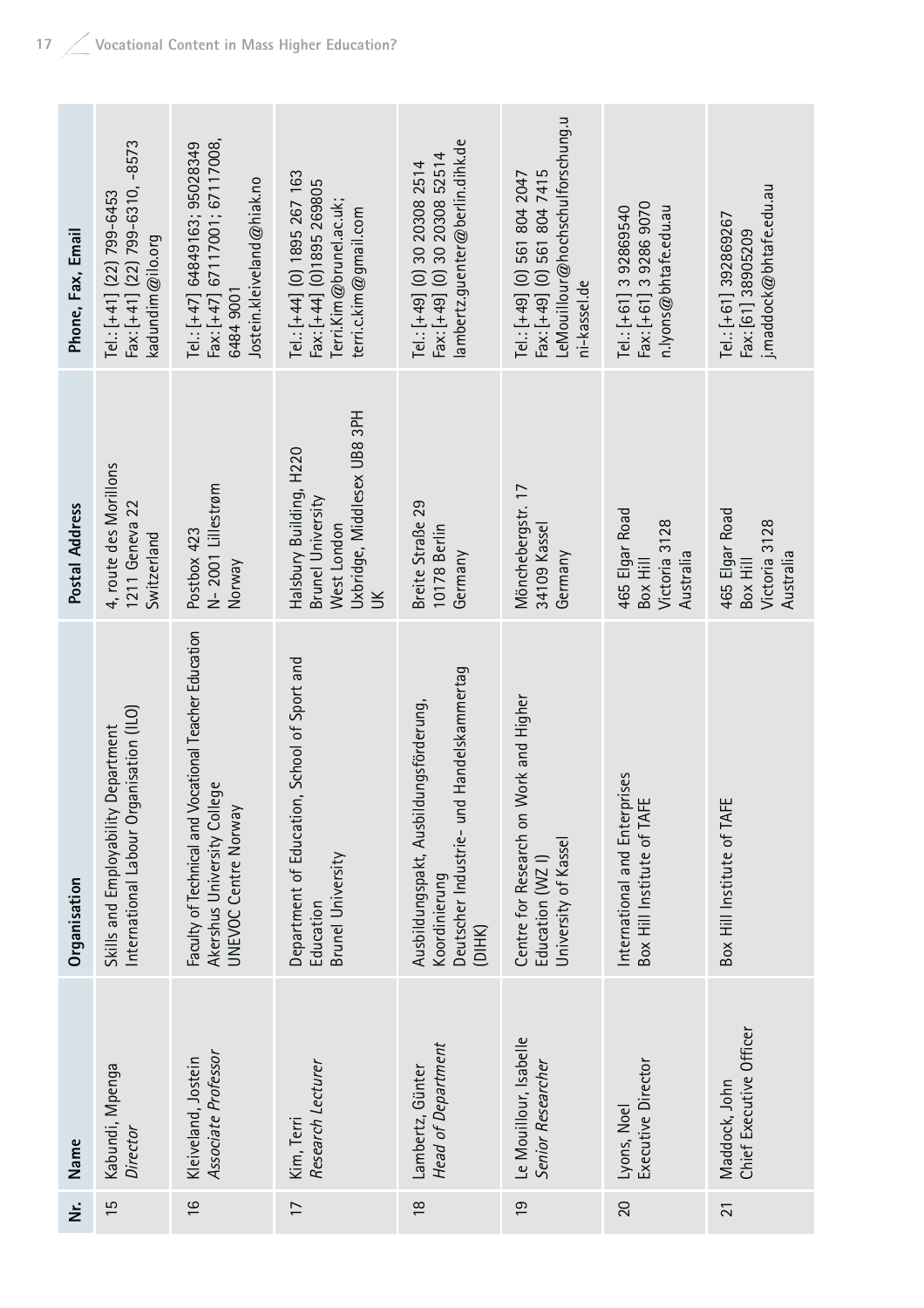| Phone, Fax, Email | Tel.: [+49] (0) 228 60497-17<br>Fax: [+49] (0) 22860497-30<br>malina@unesco.de                   | Fax: [+962] (6) 5340356<br>Tel.: [+962] (6) 5336690<br>mmasri@nchrd.gov.jo | Fax: [+256] 41 222643<br>Tel.: [+256] 41 285272 | Fax: [+63] 2 633 8425 or 631 0996<br>Tel.: [+63] 2 633 7713 or 633 8413<br>Web: www.cpsctech.org<br>mpark@cpsctech.org or<br>mpark@pknu.ac.kr | Tel: $[-61]$ (0) 7-3875 5715<br>Fax: [+61] (0) 7-3875 6868<br>m.pavlova@griffith.edu.au | Tel.: $[+49]$ (0) $421 - 2184$ 34<br>Fax: [+49] (0) 421-218 46 37<br>itbs@uni-bremen.de | schulte $@$ fh-gelsenkirchen.de;<br>Fax: [+49] (0) 209 95 96 562<br>Tel.: [+49] (0) 209 95 96 461<br>rektor@fh-gelsenkirchen.de | Fax: [+40] (0) 21 312 54 98<br>Tel.: [+40] (0) 21 311 11 62,<br>madlen.serban@tvet.ro                     |
|-------------------|--------------------------------------------------------------------------------------------------|----------------------------------------------------------------------------|-------------------------------------------------|-----------------------------------------------------------------------------------------------------------------------------------------------|-----------------------------------------------------------------------------------------|-----------------------------------------------------------------------------------------|---------------------------------------------------------------------------------------------------------------------------------|-----------------------------------------------------------------------------------------------------------|
| Postal Address    | Colmantstraße 15<br>53115 Bonn<br>Germany                                                        | P.O. Box 560<br>Al Jubheia<br>Jordan                                       | P.O. Box 1 Kyambogo<br>Kampala, Uganda          | Building Block C, DepEd Complex<br>Pasig City, Metro Manila<br>Meralco Ave.<br>Philippines                                                    | Brisbane, Queensland 4111<br>Mt Gravatt Campus<br>Australia                             | 28359 Bremen<br>Am Fallturm 1<br>Germany                                                | Neidenburger Strasse 43<br>45877 Gelsenkirchen<br>Germany                                                                       | St. Spiru Haret, 10-12<br>Sector 1, Bucharest<br>Romania                                                  |
| Organisation      | <b>UNESCO</b><br>Communication/Information<br>Section for Education and<br>German Commission for | National Centre for Human Resources<br>Development                         | UNEVOC Centre Uganda<br>Kyambogo University     | Education for Human Resources Development in<br>Colombo Plan Staff College for Technician<br>Asia and the Pacific Region                      | nd Arts Education<br>Vocational, Technology a<br>Griffith University                    | Institute of Technology and Education<br>University of Bremen                           | University of Applied Sciences Gelsenkirchen                                                                                    | National Centre forVocational Education and<br>Ministry of Education and Research<br>Training Development |
| Name              | Malina, Barbara<br>Section Head                                                                  | Masri, Munter<br>President                                                 | Deputy Vice Chancellor<br>Mpandey, Basina       | Director General<br>Park, Man-Gon                                                                                                             | Pavlova, Margarita<br>Senior Lecturer                                                   | Professor for Vocational<br>Electrotechnology<br>Education and<br>Rauner, Felix         | Schulte, Peter<br>Rector                                                                                                        | Serban, Madlen<br>Director                                                                                |
| ż                 | 22                                                                                               | 23                                                                         | 24                                              | 25                                                                                                                                            | 26                                                                                      | 27                                                                                      | 28                                                                                                                              | 29                                                                                                        |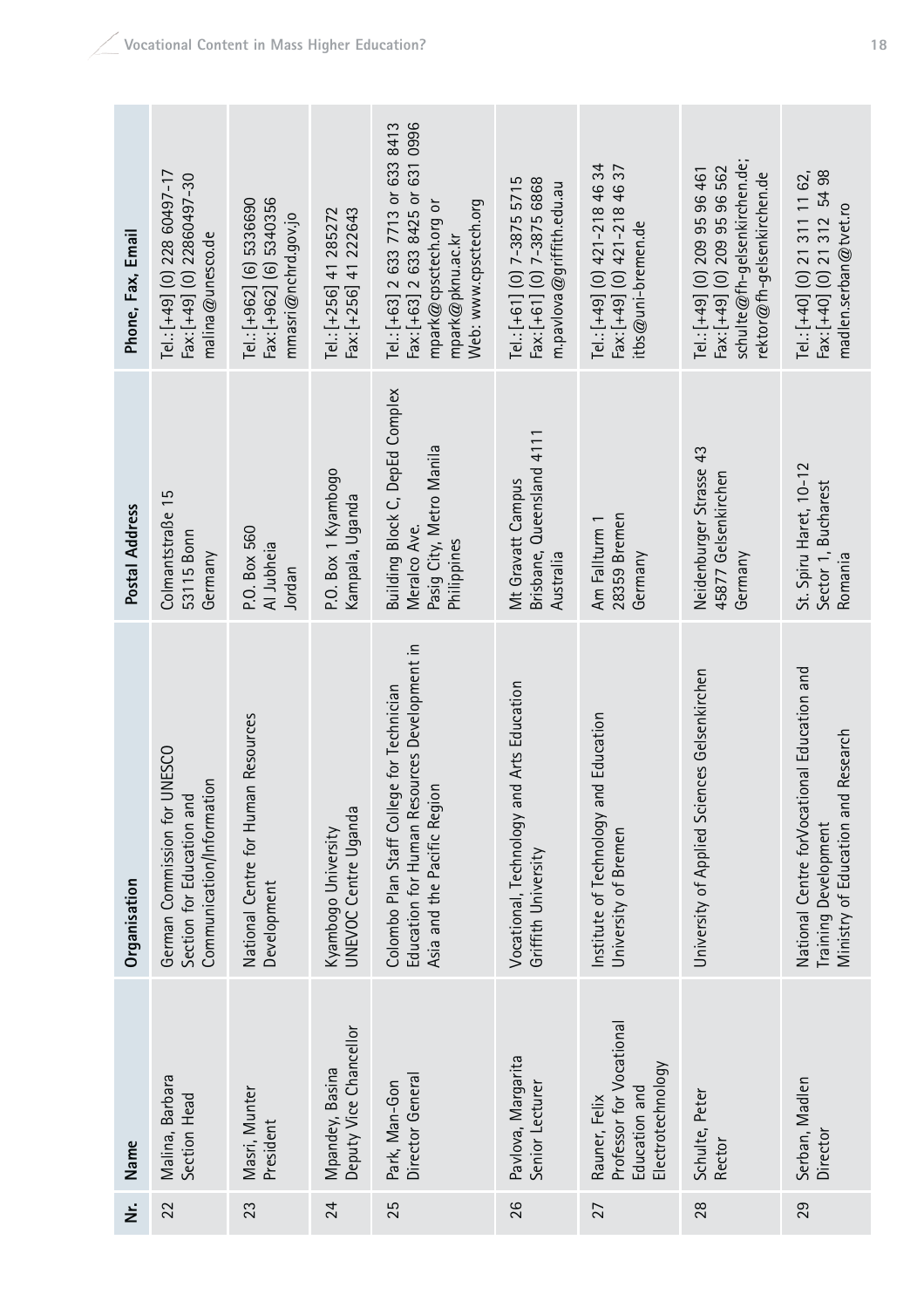| Phone, Fax, Email | Tel.: [+254] 47532032090<br>jwsi54@yahoo.com                                | ueno@kjs.nagaokaut.ac.jp<br>Tel.: [+81] 258 47 9356<br>Fax: [+81] 258 47 9350 | Tel.: [+358] 50-567 9833<br>tapio.varis@uta.fi                                                                                             | roland.vermeesch@howest.be<br>Tel.: [+32] (0) 2 211 41 97<br>Fax: [+32] (0) 2 211 41 98                | elizabethwatters@eircom.net<br>Tel: [+49] (0) 228 3728480                   | Fax: [+60] 7 453 8285, 453 6337<br>jailani@kuittho.edu.my<br>Tel.: [+60] 7 454 1050 |
|-------------------|-----------------------------------------------------------------------------|-------------------------------------------------------------------------------|--------------------------------------------------------------------------------------------------------------------------------------------|--------------------------------------------------------------------------------------------------------|-----------------------------------------------------------------------------|-------------------------------------------------------------------------------------|
| Postal Address    | Chepkoilel Campus<br>P.O. Box 1125<br>Eldoret<br>Kenya                      | 1603-1 Kamitomioka<br>Niigata, 940 - 2188<br>neder                            | Ammattikasvatuksen tutkimus- ja<br>(Korkeakoulunkatu 6)<br>13101 Hämeenlinna<br>Tampereen Yliopisto<br>koulutuskeskus<br>Finland<br>PL 229 | Wolvengracht 38-2<br>1000 Brussels<br>Belgium                                                          | Plittersdorfer Strasse, 45<br><b>Bad Godesberg</b><br>53173 Bonn<br>Germany | 86400 Parit Raja, Batu Pahat<br>Beg Berkunci 101<br>Malaysia<br>Johor               |
| Organisation      | Department of Technology Education<br>UNEVOC Centre Kenya<br>Moi University | Nagaoka University of Technology                                              | with applications to multiple domains<br>UNESCO Chair in global e-learning<br>University of Tampere<br>Faculty of Education                | Institutions in Higher<br>Hogeschool West-Vlaanderen<br>European Association of<br>Education (EURASHE) | European Research for Intercultural<br>Understanding                        | Tun Hussein Onn<br>Kolej Universiti Teknologi<br><b>UNEVOC Centre Malaysia</b>      |
| Name              | Head of Department<br>Simiyu, John                                          | Associate Professor<br>Ueno, Maomi                                            | Professor and Chair<br>Varis, Tapio                                                                                                        | President & Vice-Chancellor<br>Vermeesch, Roland                                                       | Watters, Elizabeth<br>Consultant                                            | Yunos, Jailani Md<br>Dean                                                           |
| ż                 | $\infty$                                                                    | $\overline{3}$                                                                | 32                                                                                                                                         | 33                                                                                                     | 34                                                                          | 35                                                                                  |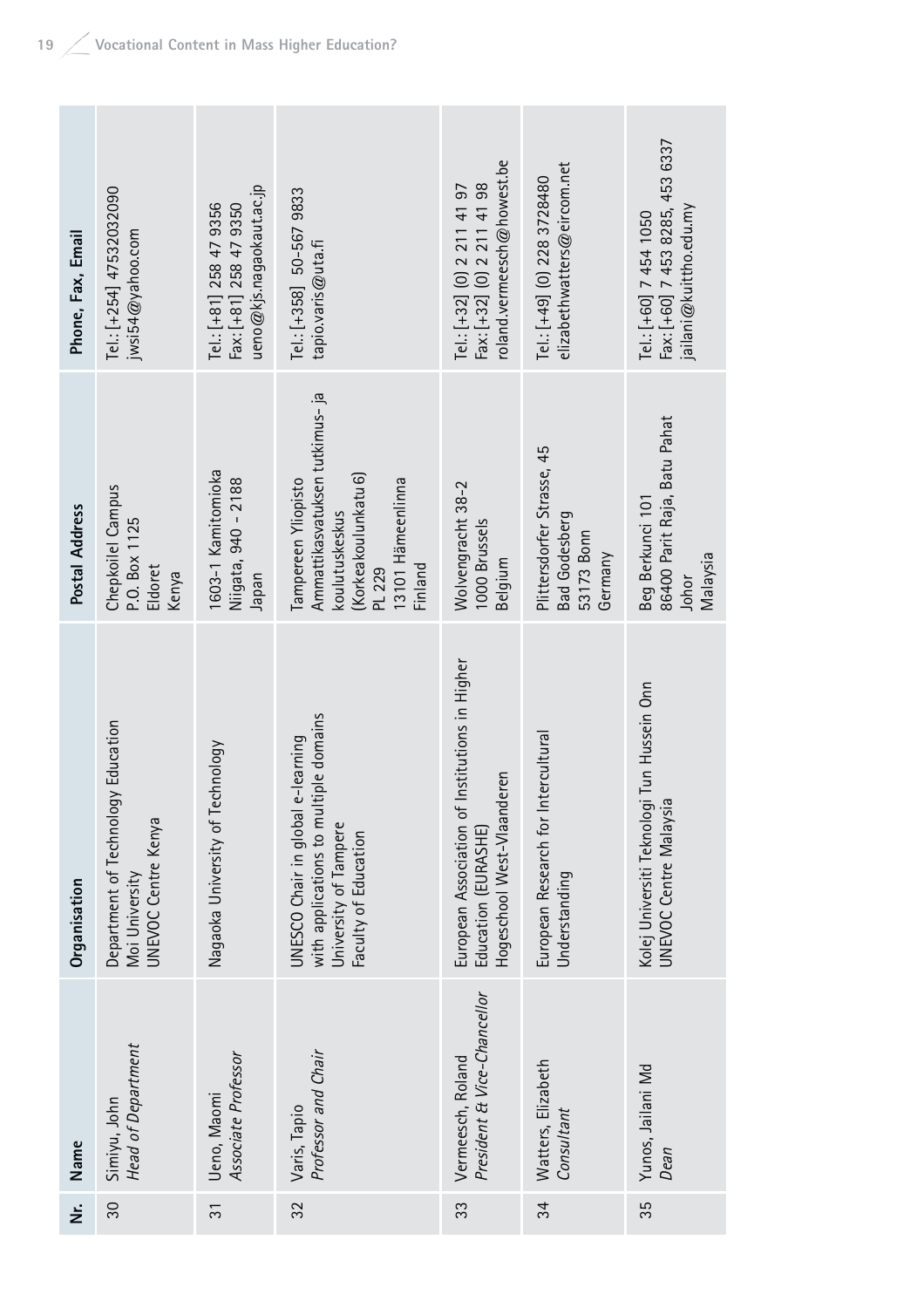|                   | Organisation | <b>UNESCO Office Kabul</b>                                                                    | UNESCO-UNEVOC International Centre                                                            | UNESCO-UNEVOC International Centre                                                            | (CEPES)                                                                          | <b>UNESCO Headquarters</b><br><b>Education Sector</b>                            | <b>UNESCO European Centre</b><br>(CEPES)                                            | <b>UNESCO European Centre</b><br>(CEPES)                    |
|-------------------|--------------|-----------------------------------------------------------------------------------------------|-----------------------------------------------------------------------------------------------|-----------------------------------------------------------------------------------------------|----------------------------------------------------------------------------------|----------------------------------------------------------------------------------|-------------------------------------------------------------------------------------|-------------------------------------------------------------|
|                   |              |                                                                                               |                                                                                               |                                                                                               | <b>UNESCO European Centre for Higher Education</b>                               |                                                                                  | for Higher Education                                                                | for Higher Education                                        |
| Postal Address    |              | UN Compound<br>Afghanistan<br>P.O. Box 5<br>Kabul                                             | Görresstr. 15<br>53113 Bonn<br>Germany                                                        | Görresstr. 15<br>53113 Bonn<br>Germany                                                        | Bucharest, RO-010102<br>Stirbei Voda 39st<br>Romania                             | 7, Place de Fontenoy<br>75352 Paris 07 Sp<br>France                              | Bucharest, RO-010102<br>Stirbei Voda 39st<br>Romania                                | Bucharest, RO-010102<br>Stirbei Voda 39st                   |
| Phone, Fax, Email |              | Tel.: [+93] (0)70 277 485,<br>Fax: [+93] (0)202104079<br>anwar.alsaid@undp.org<br>(0)79489263 | a.hollander@unevoc.unesco.org<br>Tel: [+49] (0) 228-243 37 36<br>Fax: [+49] (0) 228-243 37 77 | r.maclean@unevoc.unesco.org<br>Fax: [+49] (0) 228-243 37 77<br>Tel.: $[+49]$ (0) 228-243 37 0 | Tel:: [+40] (0) 21 315 99 56<br>Fax: [+40] (0) 21 312 35 67<br>j.sadlak@cepes.ro | Tel: [+33] (0) 1 456 810 47<br>Fax: [+33] (0) 1 456 856 27<br>p.smith@unesco.org | Tel.: [+40] (0) 21 313 08 39<br>Fax: [+40] (0) 21 312 35 67<br>I.vlasceanu@cepes.ro | Tel.: [+40] (0) 21 313 08 39<br>Fax: [+40] (0) 21 312 35 67 |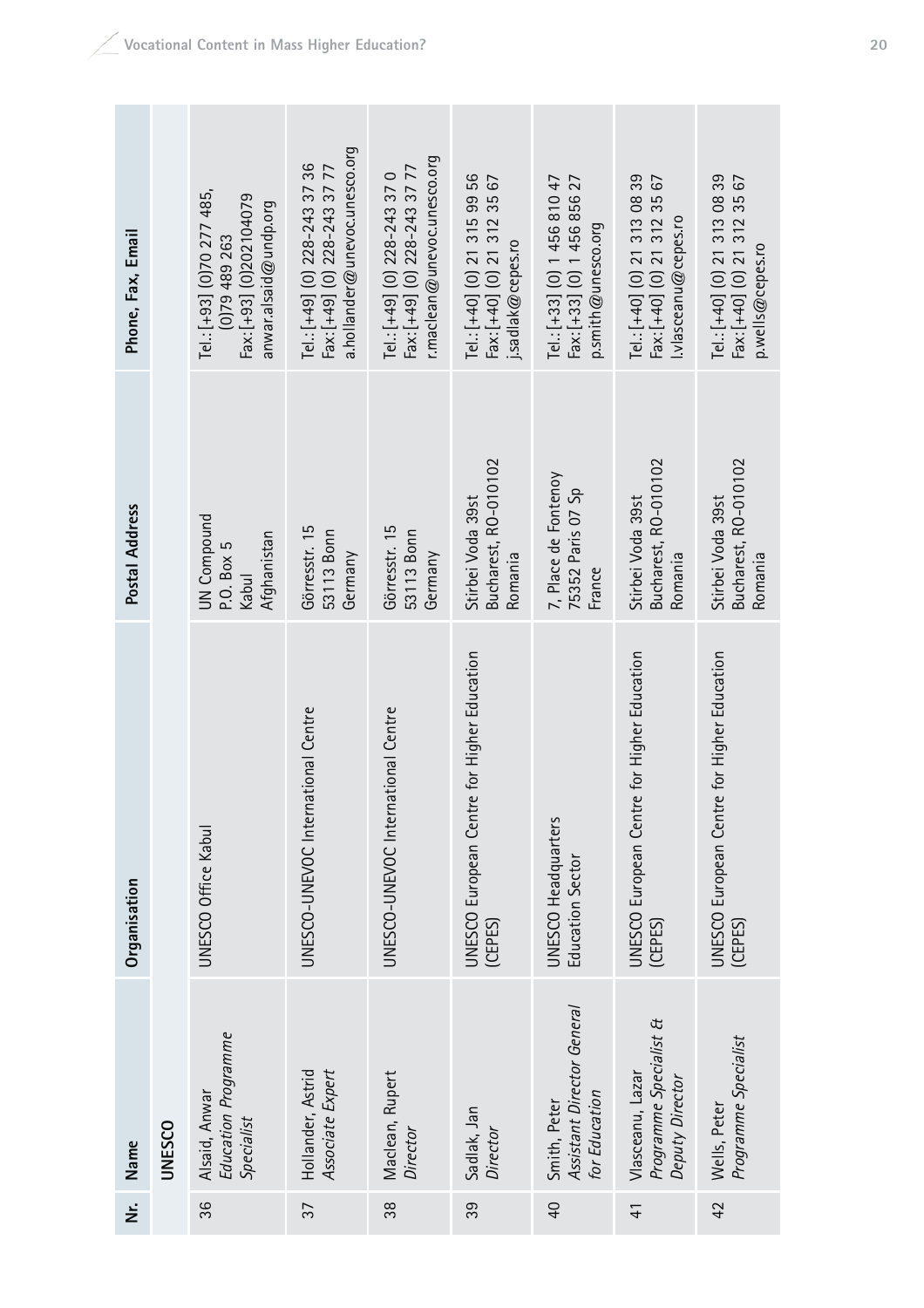| Phone, Fax, Email |                 | david.johnson@edstud.ox.ac.uk<br>Tel.: [+44] (0) 1865 274055<br>Fax: [+44] (0) 1865 274027 |               |                                          |                                          |                                          |                                          |
|-------------------|-----------------|--------------------------------------------------------------------------------------------|---------------|------------------------------------------|------------------------------------------|------------------------------------------|------------------------------------------|
| Postal Address    |                 | 15 Norham Gardens<br>Oxford OX2 6PY<br>$\leq$                                              |               | Görresstr. 15,<br>53113 Bonn,<br>Germany | Görresstr. 15,<br>53113 Bonn,<br>Germany | Görresstr. 15,<br>53113 Bonn,<br>Germany |                                          |
| Organisation      |                 | Centre for Comparative and International Studies<br>University of Oxford<br>in Education   |               | UNESCO-UNEVOC International Centre       | UNESCO-UNEVOC International Centre       | UNESCO-UNEVOC International Centre       |                                          |
| Name              | Resource Person | University Academic &<br>Rapporteur-General<br>Johnson, David                              | Support Staff | Ehlers, Max<br>Head of IT                | Project Assistant<br>Eichner, Yael       | Gardesie, Lolo<br>Intern                 | Conference Assistant<br>Leibbrand, Tabea |
| ن<br>N            |                 | 43                                                                                         |               | $\overline{4}$                           | 45                                       | $\frac{4}{6}$                            | 47                                       |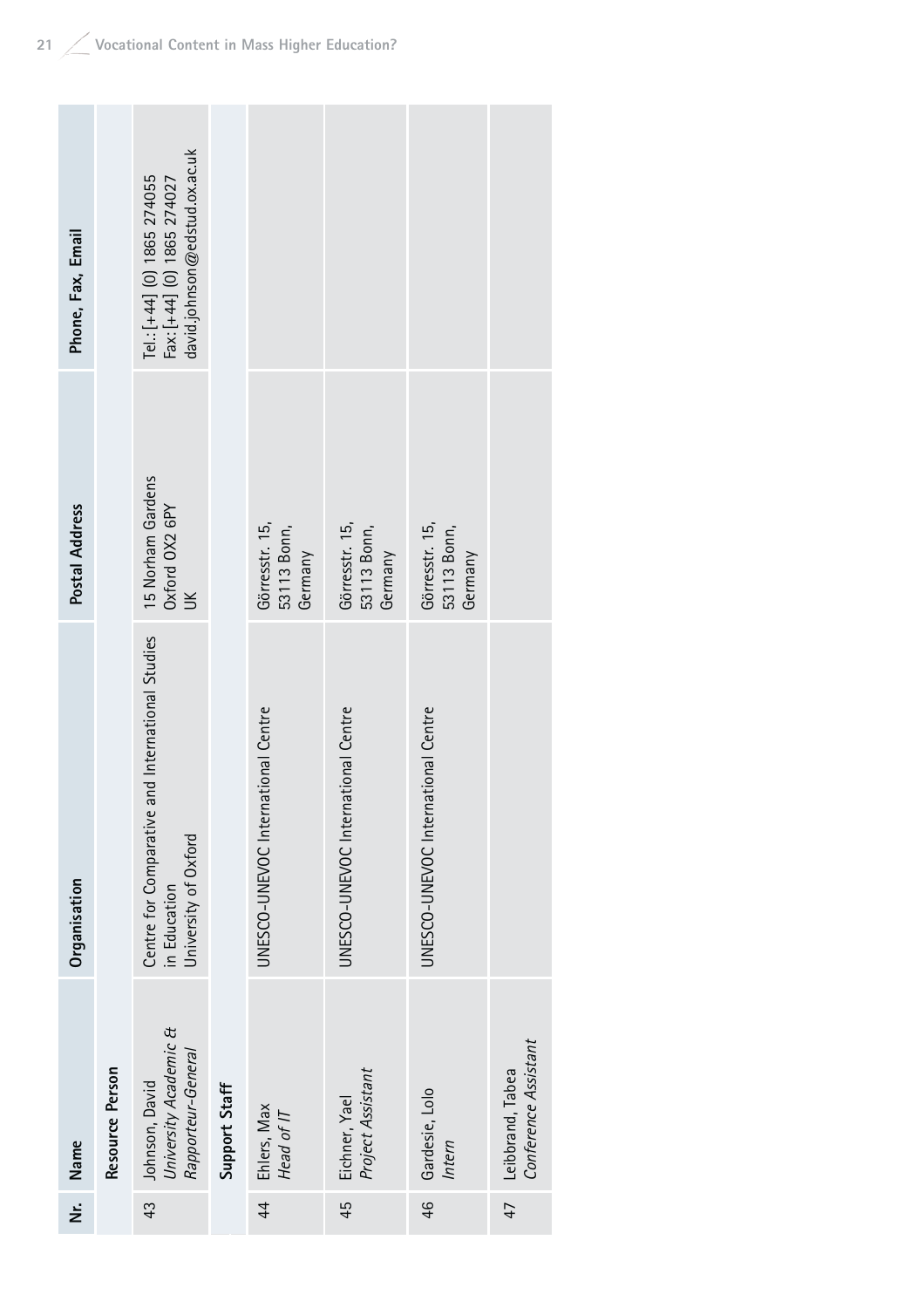## **III: Evaluation**

Consistent with good organisational practice an attempt was made to evaluate the seminar. We were interested in establishing whether the aims were clear, how relevant the seminar was to current concerns in higher education and the employment sector and whether it met the expectations of participants. Further, whether the organisation and logistics were satisfactory and finally, what participants thought of the subject content and the quality of the discussions.

An evaluation sheet was distributed to all the participants. Out of 36 participants, 23 responded . The responses are organised in three sections thus:

- 1. Aims, relevance and expectations
- 2. Logistics and organisation
- 3. Content and discussions

The responses are shown below.

1. Aims, relevance and expectations.

The majority of participants (14/22) rate the aim of the seminar to be excellent while the rest rate it as very good or good. 12/22 rated as excellent the relevance and appropriateness of the seminar to their usual areas of work. 10 saw it as very good or good while 1 thought that it was unremarkable. Only 6/22 rated as excellent the extent to which the seminar met their expectations but 9/14 said it was very good and 7, good. Figures 1-3 below show how participants rated the aims, relevance and expectations.



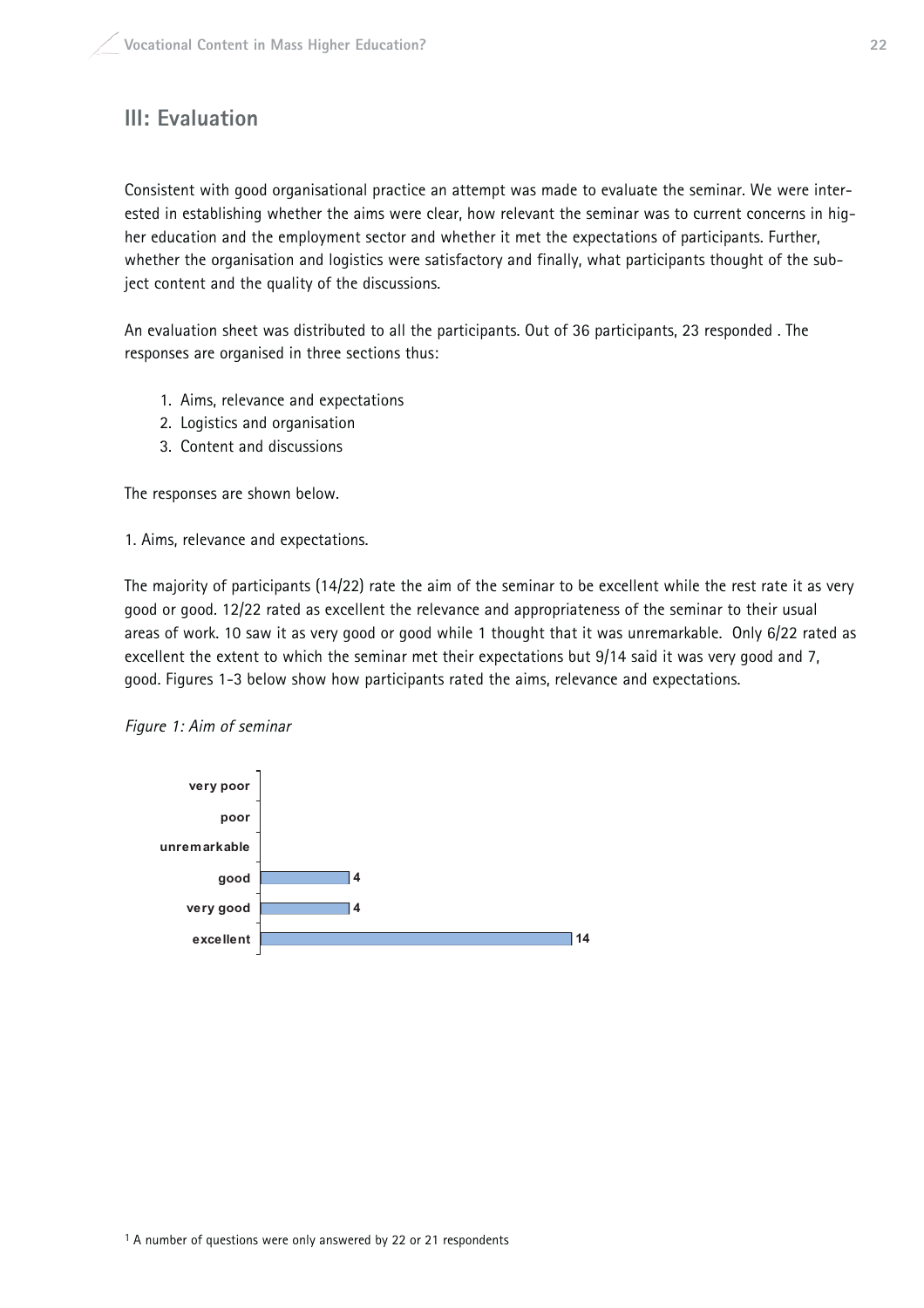



Figure 3: Degree of expectations met



#### 2. Logistics and organisation

On the whole participants were pleased with the organisation of the seminar. 9/22 rated as excellent the helpfulness of the information sent out prior to the seminar. The rest (13/22) rated this as very good to good. The majority of participants (17/22) rate the organisation, logistics and venue to be excellent. Six thought it was very good to good. 11/22 rated the seminar time-table to be excellent while the other half thought it was very good to good. Figures 4 - 6 below show how participants rated the organisation, logistics and venue.

Figure 4: Helpfulness of information sent out before the seminar

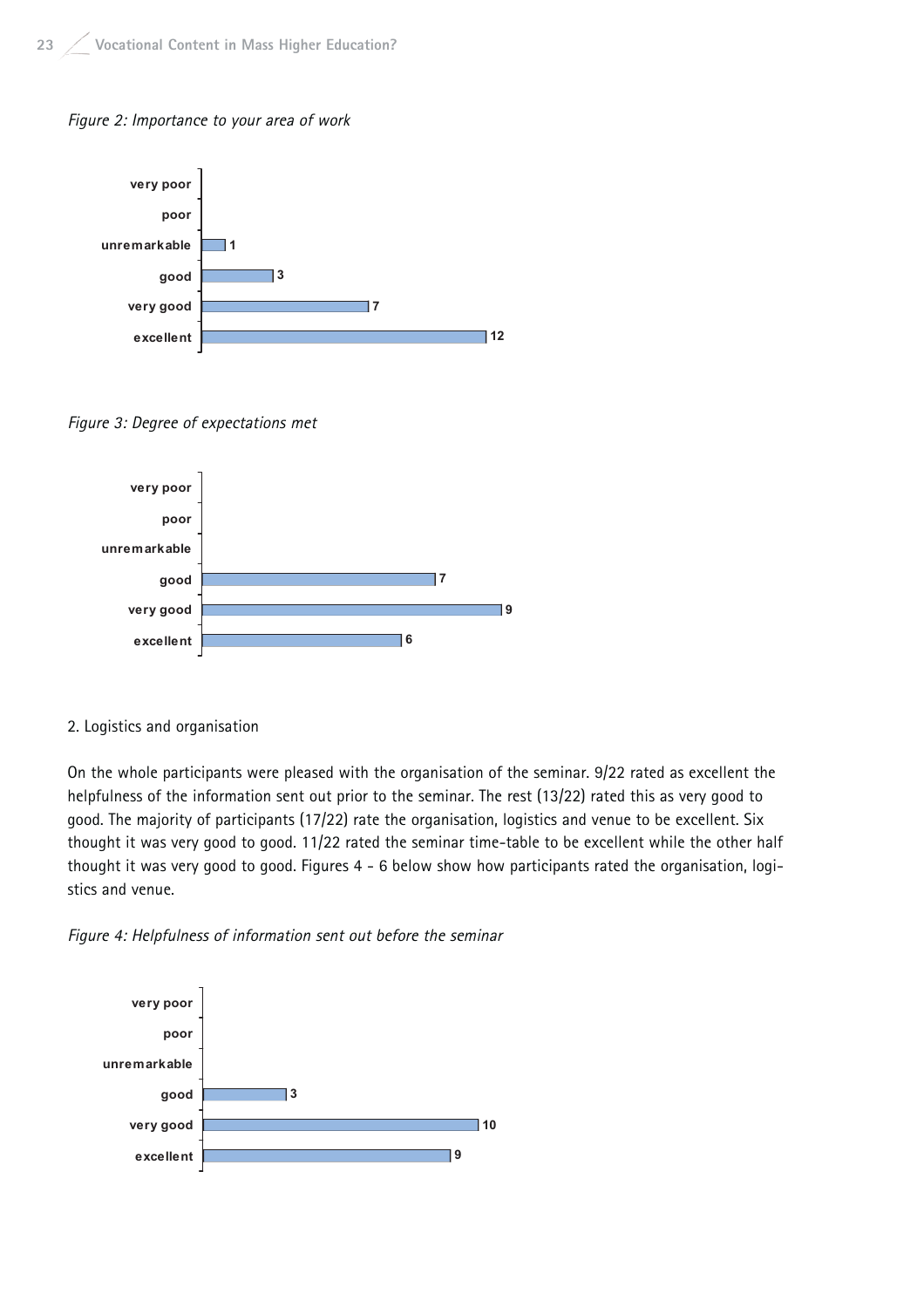



Figure 6: Seminar time-table



3. Content and discussions

On the whole participants thought that the quality of the content and discussions and the range of participants were good. 3/22 rated as excellent the quality of the papers, while 19 thought they were very good to good. 4/22 rated as excellent the quality of the discussion while 18 thought that these were very good to good. Six rated as excellent the range of participants while 16 thought that it was very good to good. Figures 7 - 9 below show how participants rated the content, discussions and participants.



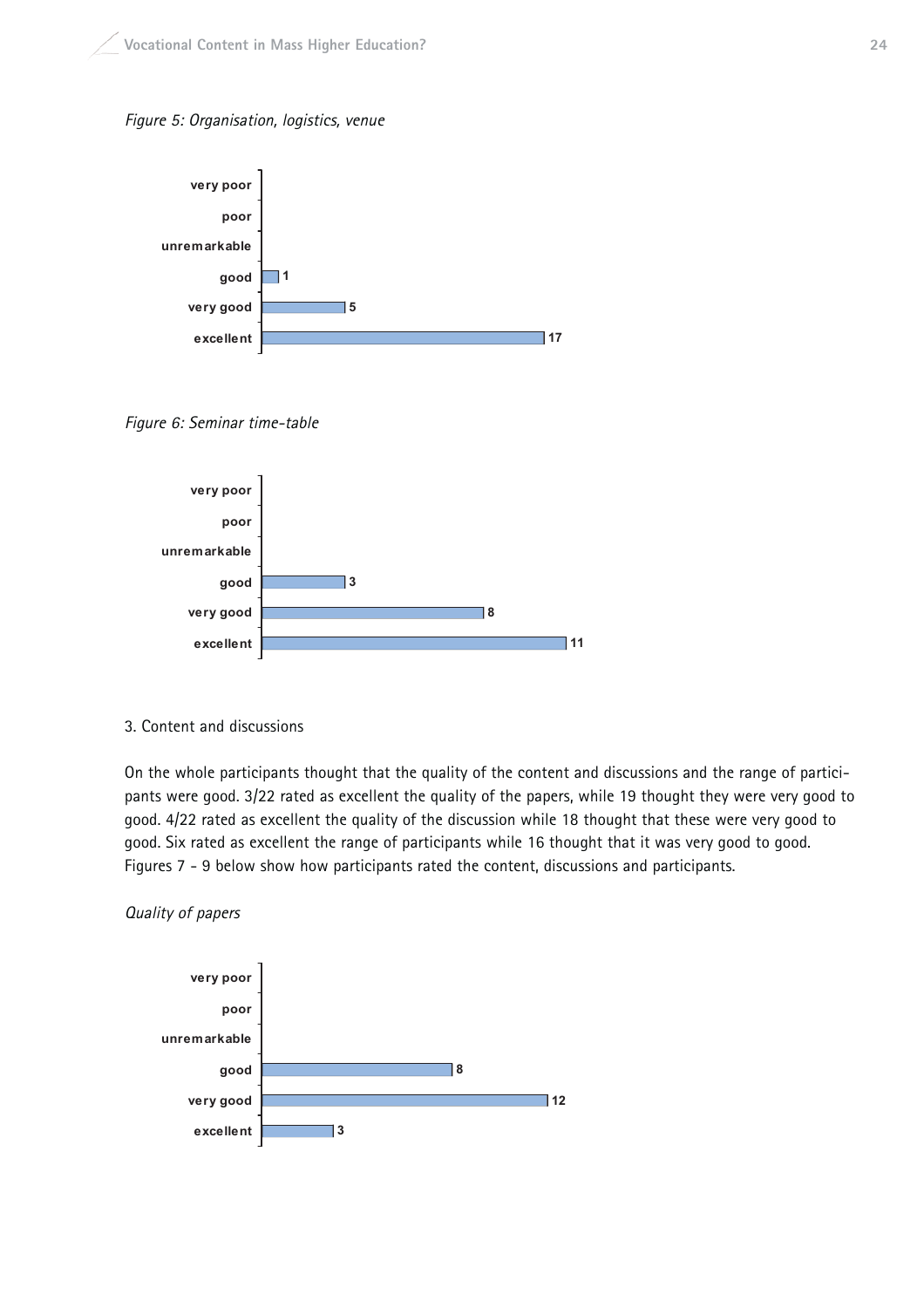#### Quality of discussions



Other Comments and Observations

A number of qualitative comments were made. These are given below:

(1) Great start for the discussion, need to continue.

(2) This is a good process and offers excellent opportunity for self-reflection.

(3) A very useful 2-day workshop. Good network of individuals and some very interesting papers. The organisation of the workshop was excellent.

(4) Thank you so much for the excellent organisation of the seminar throughout the whole sessions.

(5) Wonderful arrangement & excellent participation. I have learned many things from seminar. Keep it up!

(6) I wish to thank Rupert for inspiring this seminar; also I wish to express appreciation for the hard work of Astrid, Max, Lolo, Yael, Tabea. All arrangements were superb.

(7) Fantastic planning. The benefits of broader perspectives on Australia and SE Asia may have contributed more to debate. The overview of Europe and Middle East were excellent.

(8) More time for discussions. (3)

(9) One or two of the case studies went to the micro level hence I am not sure they were representative of their country or region. Discussions marked down only because we needed more time - nearly always. A professionally conducted seminar which addressed the agenda extremely well.